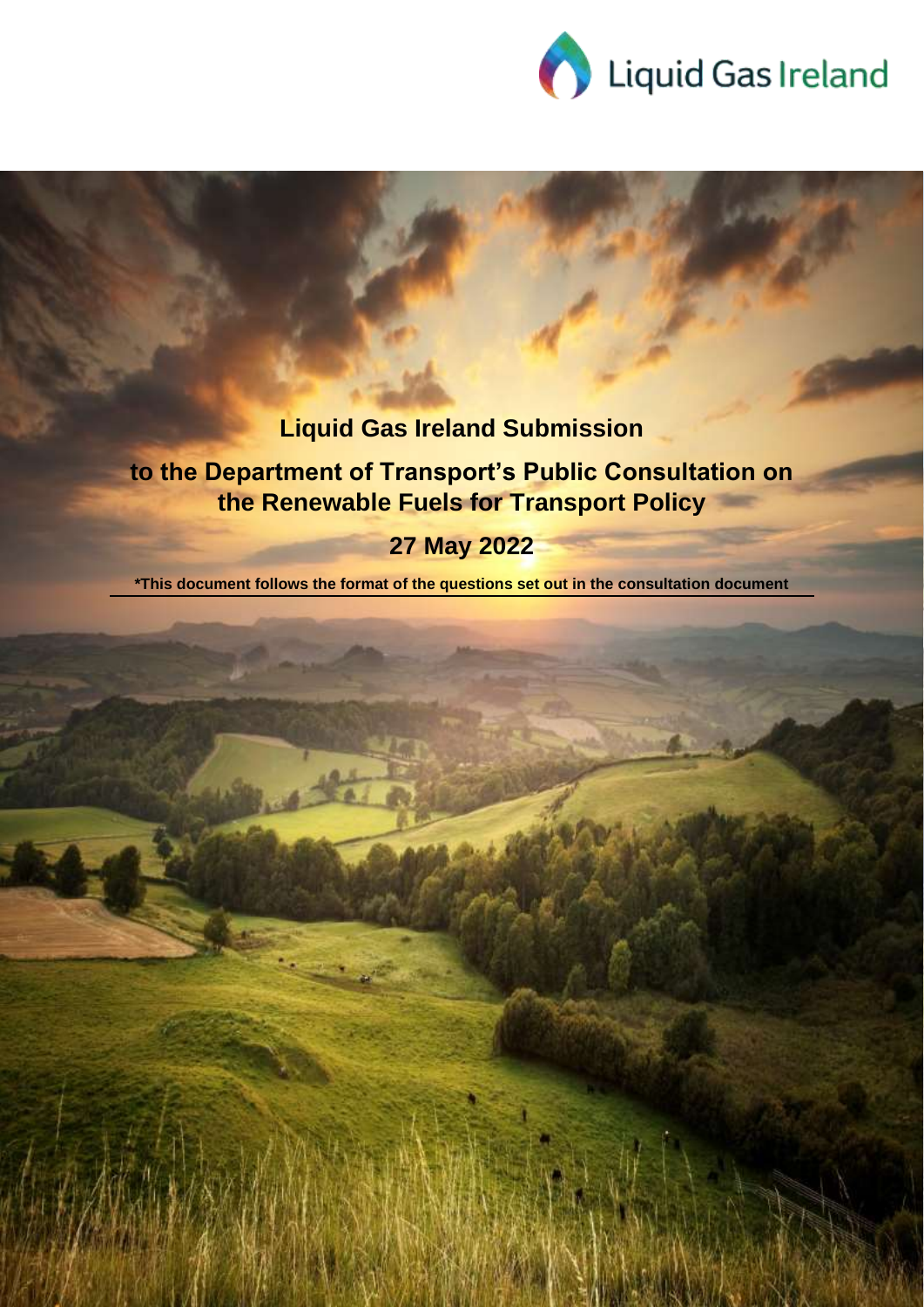

## **About you**

 **Name:** Liquid Gas Ireland (LGI)

LGI is the association representing companies operating in the LPG and BioLPG industry in Ireland. Members include LPG and BioLPG producers, distributors, equipment manufacturers, and service providers. Our mission is to ensure that policy makers continue to recognise LPG and BioLPG as the clean, versatile, and alternative lower carbon energy of choice for off-grid energy users in the residential, commercial, industrial, agriculture, leisure, and transport sectors in Ireland. Liquid Gas Ireland is committed to working with consumers, stakeholders, and policymakers to support Ireland's goal to tackle air quality, drive decarbonisation and achieve net zero emissions by 2050.

As part of Liquid Gas Ireland's response to the Department of Transport's Public Consultation on the Renewable Fuels for Transport Policy, we wish to respond to the consultation questions as outlined below. LGI fully supports the Department's policy measure, via the Biofuels Obligation Scheme, to increase the share of renewable energy in the transport sector and to contribute to the reduction of Ireland's greenhouse gas emissions.

#### **Email:** [info@lgi.ie](mailto:info@lgi.ie)

**Web:** [www.lgi.ie](http://www.lgi.ie/)

# **Section 1 Climate Action Plan – achieving ambitious targets**

**Your views are sought concerning the proposed increases in biofuels supply envisaged under the Climate Action Plan 2021 to support the decarbonising of transport, and specifically concerning,**

• **The proposed indicative annual trajectory of the biofuel obligation rate to 2030, and the corresponding buy-out charge, as referred to in the Background section above.**

Liquid Gas Ireland (LGI) supports the proposed indicative annual trajectory of the biofuel obligation rate to 2030, from 13% (by volume) to 23% in 2025. We agree that a clear biofuels obligation rate increase trajectory is required to ensure the required levels of renewable energy used in the transport sector are delivered.

LPG is the lowest carbon conventional energy source available to off-grid homes and businesses, which provides immediate, expedient, and cost-effective heat and energy. As LPG emits more than 33% fewer carbon emissions than coal and 15-20% fewer carbon emissions than oil. LPG is a transitional solution in its own right. It also emits virtually no NOx, SOx, and Particulate Matter, enabling immediate air quality improvements.

Ireland has a high dependence on fossil fuels for transport, which results in significant GHG and air pollution and so causes negative societal health impacts. This is recognised as a key public health issue by the Environmental Protection Agency. LPG and BioLPG are recognised in the Policy Statement for this consultation to be viable lower carbon alternatives for transport fuels, especially oil. Both LPG and BioLPG, amongst other biofuels, have been proven to be effective alternatives to petrol and diesel, with significant reductions in GHG and air pollution levels.

The use of LPG to fuel forklifts is an example of how alternative fuels, such as LPG and bioLPG can support significant emissions reductions across the sector. Some of the largest businesses in Ireland depend on LPG for their forklift operations. This means a stable and secure supply will be needed to support their timely movement of goods from storage to distribution, through indoor and outdoor environments. Using LPG and bioLPG, results in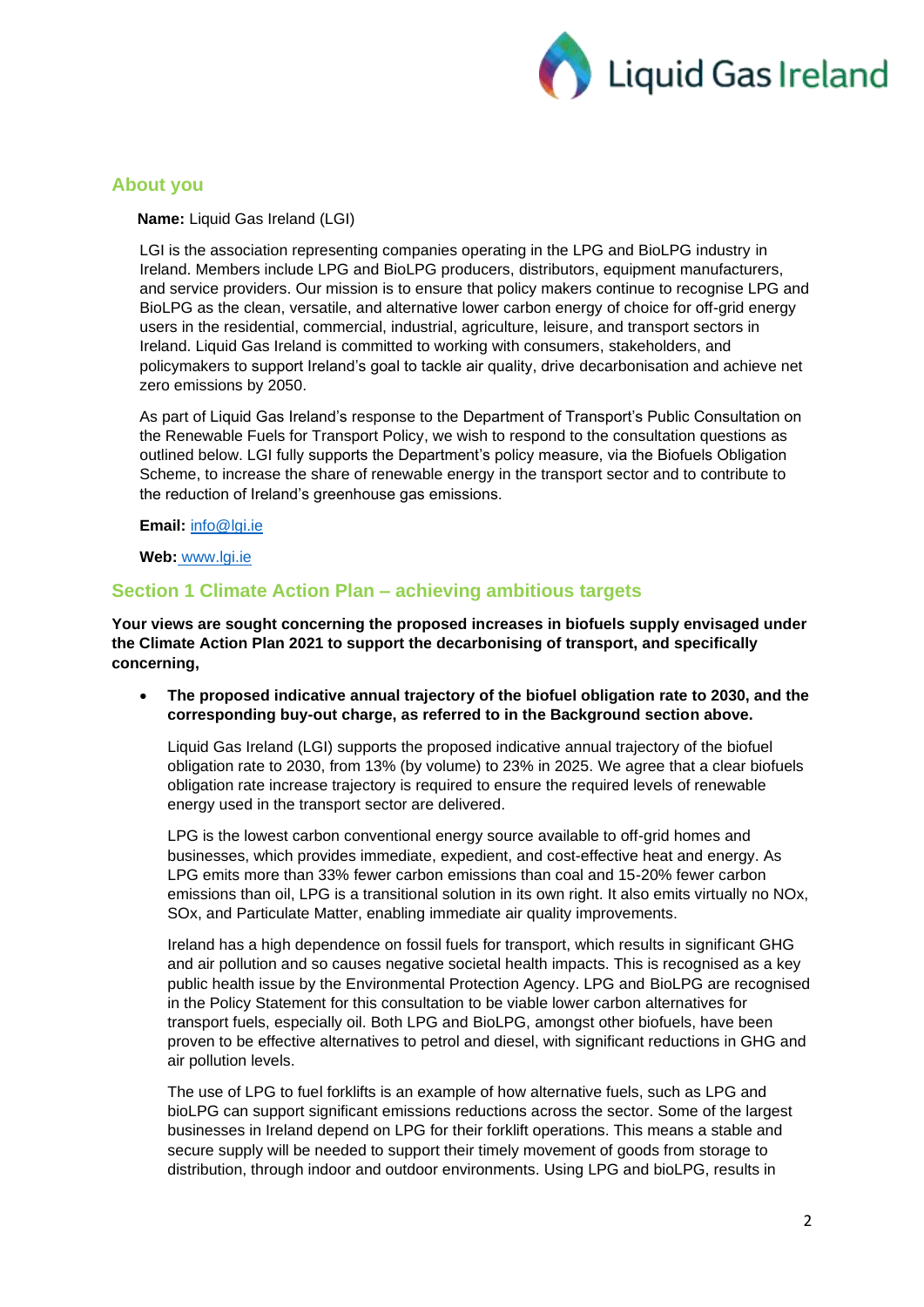

improved air quality when compared to other fossil fuel alternative technologies and reduces the need for additional infrastructure (charging points) when compared with electric. LPG is also used as an alternative fuel in the Autogas sector as well, which demonstrates its flexibility.

LGI members are invested in the low-carbon future for the Irish economy. The liquid gas industry has committed to 100% renewable fuels by 2040 and so will support Ireland with its carbon reduction targets, and demand for renewable fuels – which is expected to increase. LGI members are committed to this target and invest significantly in R&D to ensure fuels are successful in lowering carbon emissions, can be 'dropped in' or 'blended' with no or minimal adjustments on existing combustion infrastructure, and are competitively priced.

Our renewable product, BioLPG (AKA: HVO Renewable Propane), is a chemically indistinct but renewable version of LPG, made from sustainably sourced renewable vegetable oils, wastes, and residues, and delivers up to 90% certified carbon emission savings compared to conventional LPG.

BioLPG supplied on the market today is approved in accordance with EU-RED II, is a fully traceable renewable fuel and is certified under the International Sustainable Carbon Certification (ISCC) scheme.

BioLPG can be blended up to 100% and can continue to make a significant contribution to the Department of Transport's Biofuels Obligation Scheme targets for 2030, in particular in "nonroad transport' widely used in Ireland through the forklift truck sector.

Similarly, to BioLPG, our EU and UK sector's development product rDME is a gaseous fuel produced from a wide range of renewable feedstocks, including waste streams and residues. Chemically similar to LPG, it can be blended with LPG up to 20% and used in existing vehicles<sup>1</sup>. It offers huge opportunities for near term decarbonisation, not only in the transport sector but also in industrial and domestic heating and cooking applications. It is a sustainable gaseous fuel that can reduce greenhouse gas (GHG) emissions by more than 80% and it significantly improves local air quality when substituting diesel across the transport sector. The wide range of available feedstocks to produce rDME means it has the potential for negative emissions when produced from cow manure <sup>2</sup>.

The product is not currently mass market however efforts are being made across Europe to change this. Dimeta, the joint venture between UGI and SHV energy, will complete construction of the first full scale European plant in 2024, with 440GWh of rDME being produced per day in the UK. They have committed to developing further plants across various locations in the EU. Ireland could be in a position to attract an rDME plant in the future, should the investment policy framework be deemed suitable. The LPG industry is constantly innovating when given the correct incentives and time, rDME is evidence of this.

In relation to the buyout charge, Liquid Gas Ireland and its member companies are not obligated parties and have no further comment.

• **With reference to increased European ambition under the Fit for 55 proposals or further measures under the Climate Action Plan, the potential for even higher national** 

<sup>1</sup>[https://www.liquidgaseurope.eu/images/LGE\\_Position\\_on\\_the\\_Proposal\\_for\\_an\\_Alternative\\_Fuels\\_Infrastructur](https://www.liquidgaseurope.eu/images/LGE_Position_on_the_Proposal_for_an_Alternative_Fuels_Infrastructure_Regulation.pdf) [e\\_Regulation.pdf](https://www.liquidgaseurope.eu/images/LGE_Position_on_the_Proposal_for_an_Alternative_Fuels_Infrastructure_Regulation.pdf)

<sup>2</sup> <https://oberonfuels.com/about-dme/dme-basics/>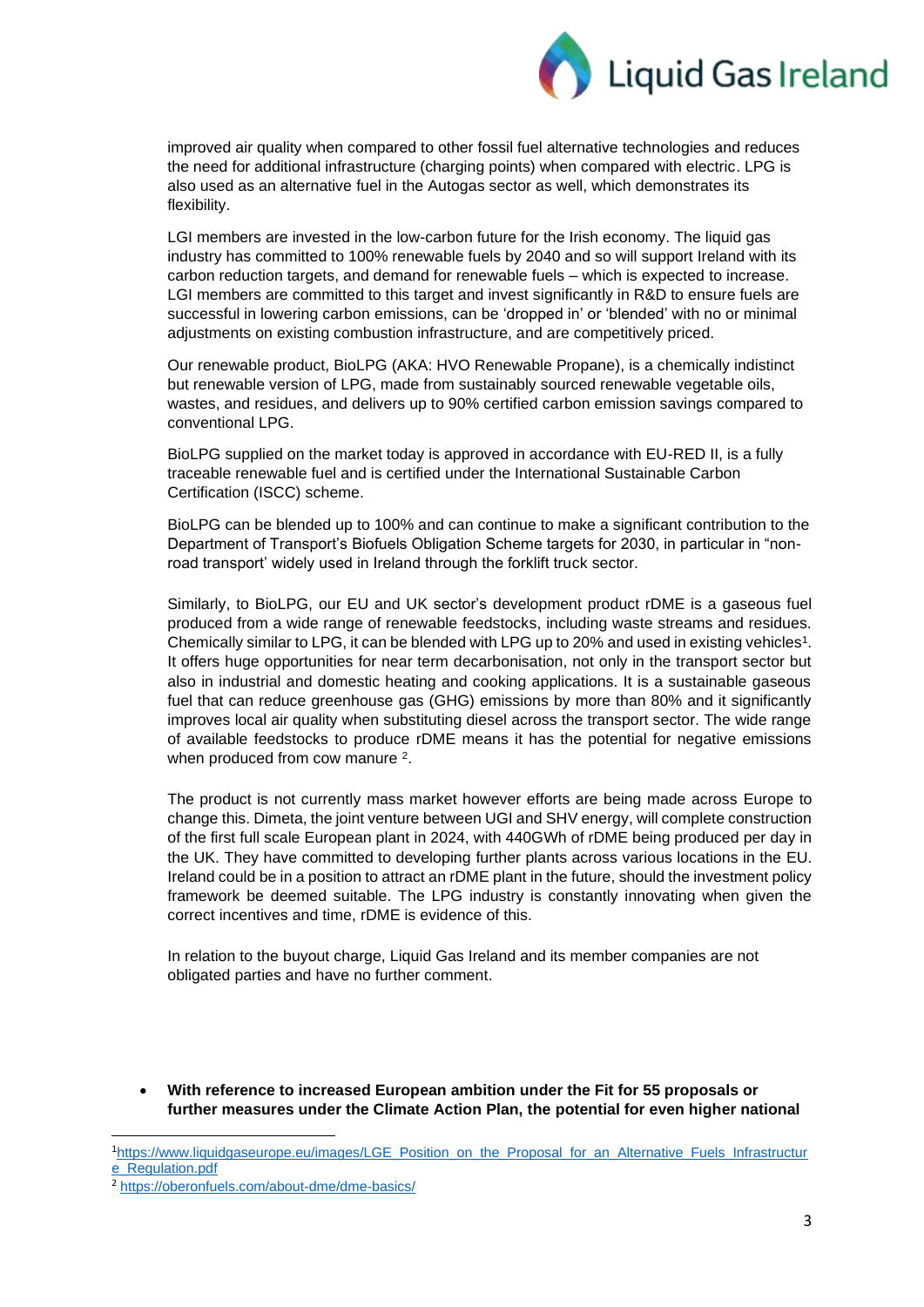

#### **targets for 2030, for example, to support a blending target or biodiesel/HVO of B25 or B30, or an option for supplying an E85 blend by 2030.**

Please refer to Question 1 above. LGI supports the introduction of blending targets in incentivising the use of cleaner, greener fuels across the transport sector.

As a drop-in fuel, we would like to highlight that BioLPG (AKA: HVO Renewable Propane) does not have a blend limit, which means that the product and technology does not present a barrier for industries who are under pressure to decarbonise their transport fleets. LPG and BioLPG are already used throughout Europe in the Autogas and FLT sectors.

• **The challenges and opportunities presented by these ambitious targets – with reference to achievability, technical implementation considerations, and availability of sustainable supply whether imported or Indigenous.**

#### **Technical implementation considerations**

While LGI recognise the benefit of using obligation rates and blending targets as drivers to ensure levels of renewable energy used in the transport sector are delivered, we would like to highlight that increasing the biofuel obligation rate is likely to involve the introduction of fuels with higher concentrations of biofuel (such as petrol blended with 10% bioethanol and diesel blended with 12% biodiesel on average). This may lead to compatibility issues with older vehicles, additional cost to the consumer, the necessity to inform consumers in order to ease its introduction, and potentially a need to develop forecourt infrastructure.

#### **Availability of sustainable supply**

As set out in LGI's *Vision 2040*, BioLPG (AKA: HVO Renewable Propane) currently used in Ireland is a by-product of a conventional hydrotreated vegetable oil (HVO) process that mainly produces renewable biodiesel. <sup>3</sup> LGI member companies are currently sourcing BioLPG from Neste's renewable product refinery in Rotterdam and Total in La Mede France. BioLPG is made from a mix of sustainably sourced renewable vegetable oils, residues, and waste materials and reduces GHG by at least 50% and up to 90% against set values of fossil fuels, in accordance with the European Union Renewable Energy Directive ('EU-RED') and is ISCC certified. The recent EU Commission's Implementing Decision on ISCC (April 2022) reconfirms that the ISCC voluntary scheme demonstrates compliance of BioLPG with the requirements set in Directive (EU) 2018/2001 for biofuels, bioliquids, biomass fuels, renewable liquid and gaseous fuels of non-biological origin and recycled carbon fuels. <sup>4</sup>

HVO production is increasing in Europe, driven by the revised EU-RED and renewable transport fuel targets. The Irish market is likely to be dependent on imports in the shortmedium term without investment in domestic production. There is significant potential, however, for investment in indigenous production facilities in Ireland. Opportunities include new HVO plants, coprocessing at existing refineries and commercialising new and novel processes for bio-propane synthesis.

On the future potential for an indigenous supply chain for BioLPG in Ireland, we refer you to a similar piece of independent research commissioned by Liquid Gas UK (2020), which looked at BioLPG production options in England, Wales, and Scotland.<sup>5</sup> The study concluded that large volumes of bio-oils can be co-processed with petroleum intermediates to produce BioLPG in existing UK oil refineries, at almost no additional capital cost.

<sup>3</sup> <https://www.lgi.ie/assets/uploads/documents/LGI%20Vision%20Document%202040%20Final.pdf>

<sup>4</sup> [https://ec.europa.eu/transparency/documents-register/detail?ref=C\(2022\)2117&lang=en](https://ec.europa.eu/transparency/documents-register/detail?ref=C(2022)2117&lang=en)

<sup>5</sup> <https://www.liquidgasuk.org/uploads/DOC5FC77254A1388.pdf>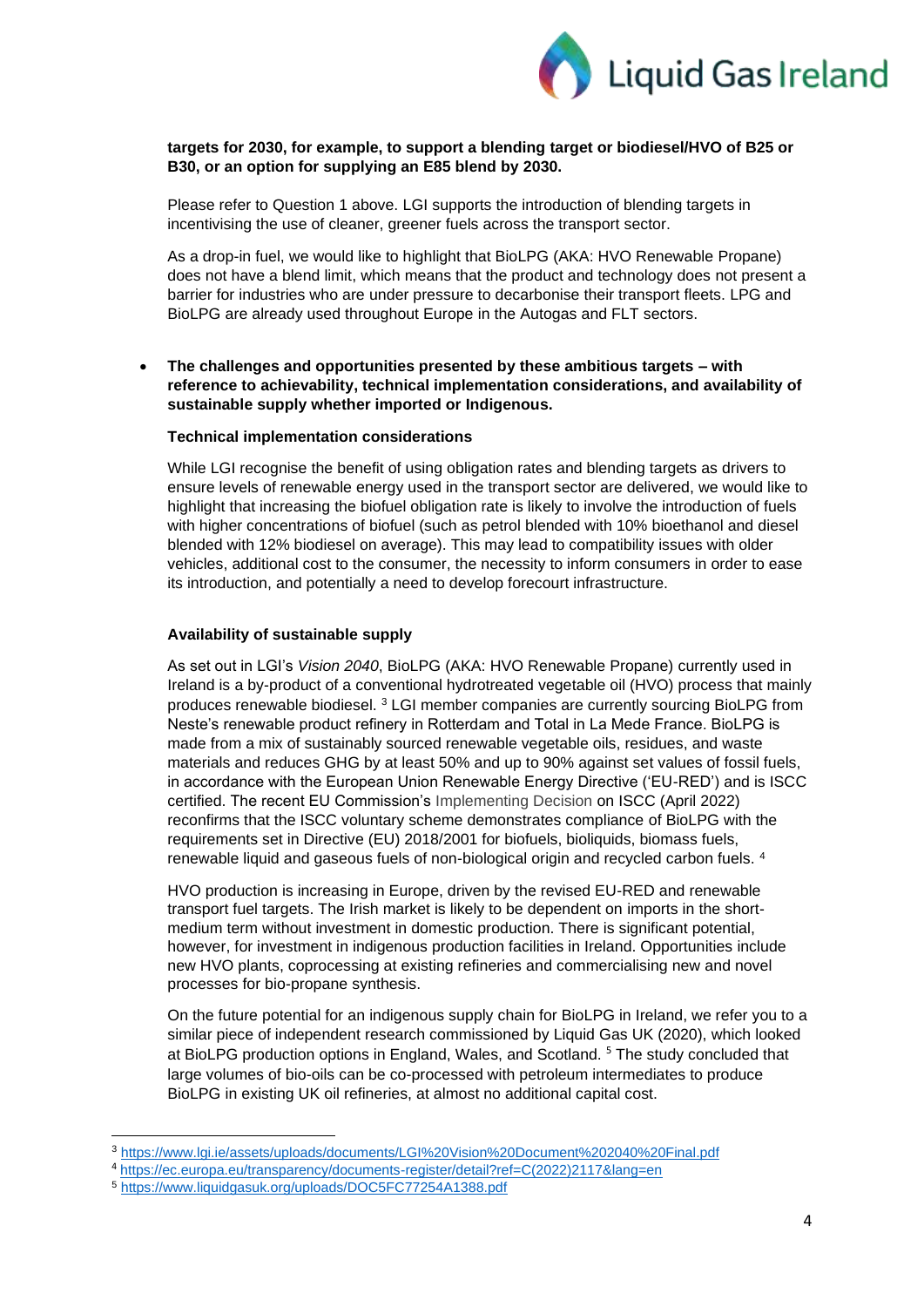

Liquid Gas Ireland, and our European counterpart Liquid Gas Europe, recognise the importance of close collaboration with our national and EU industry stakeholders and policymakers to ensure the necessary policy support for the production and use of BioLPG across Europe, and to provide investment confidence to producers, suppliers, and investors across the bio propane supply chain. <sup>6</sup>

Time is however required to deliver these innovations, a fact recognised by the European Union when setting the 2030 deadline with respect to renewable transport targets and the products permitted to form part of that calculation. We advocate strongly for a similar timeline to be afforded to us in Ireland, not least in the context of the role our sector plays in incentivising consumer switching from higher carbon, polluting fuels to lower carbon, clean burning fuels like LPG and BioLPG.

The use of LPG to fuel forklifts is an example of how alternative fuels, such as LPG and BioLPG can support significant emissions reductions across the sector. Some of the largest businesses in Ireland depend on LPG for their forklift operations. This means a stable and secure supply will be needed to support their timely movement of goods from storage to distribution, through indoor and outdoor environments. Using LPG and BioLPG, results in improved air quality when compared to other fossil fuel alternative technologies and reduces the need for additional infrastructure (charging points) when compared with electric. Therefore, a restrictive policy on LPG and BioLPG can lead to higher costs and impede business operations, which can result in inflationary pressures in an already precarious economic situation. LPG is also used as an alternative fuel in the Autogas sector as well, which demonstrates its flexibility.

## • **Consideration of other fuels, such as gasoil, which if included within the biofuel blending obligation could assist in meeting the ambitious targets for decarbonising transport**

Ireland has a high dependence on fossil fuels for transport, which results in significant GHG and air pollution and so causes negative societal health impacts. This is recognised as a key public health issue by the Environmental Protection Agency. LPG and BioLPG are recognised in the Policy Statement for this consultation to be viable lower carbon alternatives for transport fuels, especially oil. Both LPG and BioLPG, amongst other biofuels, have been proven to be effective alternatives to petrol and diesel, with significant reductions in GHG and air pollution levels.

LGI member companies are invested in the low-carbon future for the Irish economy. The liquid gas industry has committed to 100% renewable fuels by 2040 and so will support Ireland with its carbon reduction targets, and demand for renewable fuels – which is expected to increase. LGI members are committed to this target and invest significantly in R&D to ensure fuels are successful in lowering carbon emissions, can be 'dropped in' with no or minimal adjustments on existing combustion infrastructure, and are competitively prices.

In addition to the role that BioLPG plays in decarbonising the transport sector, we wish to highlight the following alternative fuels for consideration.

#### **Renewable DME (rDME)**

Similarly, to BioLPG (AKA: HVO Renewable Propane), rDME is a gaseous fuel produced from a wide range of renewable feedstock, including waste streams and residues. Chemically similar

<sup>6</sup> [https://www.liquidgaseurope.eu/images/vision\\_2050\\_SCREEN.pdf](https://www.liquidgaseurope.eu/images/vision_2050_SCREEN.pdf)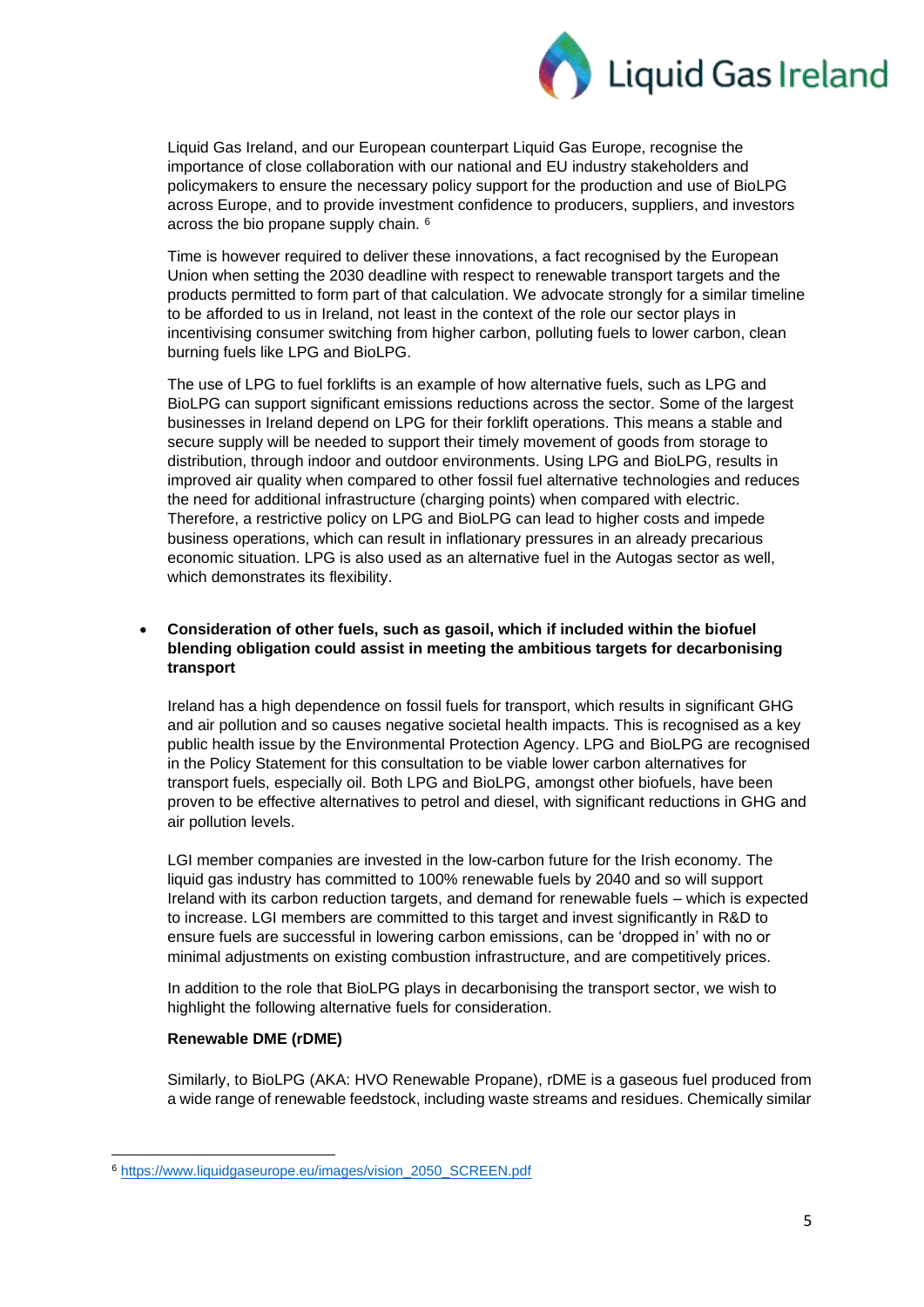

to LPG, it can be blended with LPG up to 20% and used in existing vehicles. 7 It offers huge opportunities for near term decarbonisation, not only in the transport sector but also in industrial and domestic heating and cooking applications. It is a sustainable gaseous fuel that can reduce greenhouse gas (GHG) emissions by more than 80% and it significantly improves local air quality when substituting diesel across the transport sector.

The wide range of available feedstocks and production methods available to produce rDME make it a versatile and flexible decarbonisation route. It can be produced via gasification and catalytic synthesis, using feedstocks such as municipal solid waste, forest residues, animal waste, sewage/industrial sludge, and energy crops. Producing from cow manure is especially attractive as it prevents its high methane content being directly released to the atmosphere. Therefore, rDME produced from dairy gas (cow manure) has the potential for negative carbon emissions of -278gCO2e/MJ, meaning the carbon emissions of an LPG:rDME blend can be close to 0 $8$ . Producing from municipal waste will reduce Ireland's reliance on EfW incineration, with 46% of Ireland's municipal waste currently being incinerated <sup>9</sup>. Incineration and landfill result in air pollution causing detrimental societal health impacts, such as asthma. Furthermore, producing rDME is a far more efficient use of waste, reducing emissions by more than 80% compared to incineration<sup>10</sup>. Most DME (chemically identical to rDME but not made from renewable feedstocks) on the market is produced via catalytic synthesis of methanol. By switching to renewable methanol, plants can immediately start producing rDME. Finally, powerto-x technology can be used to produce rDME from low-carbon hydrogen and carbon dioxide.

To ensure rapid uptake of renewable fuels in the EU market across all sectors, including BioLPG and rDME, it is important to signal to the industry and energy citizens that production and use of renewable fuels will be supported in the long term by coherent legislation and policies. This can only be achieved if measures and incentives are consistent across legislative files.

## **Liquified Natural Gas (LNG) and BioLNG**

One of our member companies launched Ireland's first LNG product in Ireland in 2019, bringing the economic and environmental benefits of natural gas to large business energy users off the natural gas network. LNG is a cleaner, lower carbon energy solution that delivers for businesses located off the natural gas network. LNG delivers a carbon emission saving of 25% when compared to heavy fuel oil. LNG also delivers significantly lower particulate emissions (-99%), NOx (-70%) and SOx (-80%) – helping to improve air quality.

In the context of the transport sector, LNG stations could be implemented relatively quickly in the future, in partnership with existing forecourt providers and do not require connections to the existing gas network. Once LNG stations are established in Ireland, the seamless transition to BioLNG will be a step away.

• **Specifically, regarding a legal mandate for the implementation of E10, subject to an appropriate legal instrument being settled by Government, technical considerations for implementation, for example, lead-in time and alignment to the seasonal changeover of petrol supplies, i.e., potentially in September 2022 or May 2023, or other key considerations.**

<sup>7</sup>[https://www.liquidgaseurope.eu/images/LGE\\_Position\\_on\\_the\\_Proposal\\_for\\_an\\_Alternative\\_Fuels\\_Infrastructur](https://www.liquidgaseurope.eu/images/LGE_Position_on_the_Proposal_for_an_Alternative_Fuels_Infrastructure_Regulation.pdf) [e\\_Regulation.pdf](https://www.liquidgaseurope.eu/images/LGE_Position_on_the_Proposal_for_an_Alternative_Fuels_Infrastructure_Regulation.pdf)

<sup>8</sup> <https://oberonfuels.com/about-dme/dme-basics/>

<sup>9</sup> [https://www.epa.ie/our-services/monitoring--assessment/waste/national-waste-](https://www.epa.ie/our-services/monitoring--assessment/waste/national-waste-statistics/municipal/#:~:text=A%20total%20of%201.4%20million,with%20energy%20recovery%20in%202019)

[statistics/municipal/#:~:text=A%20total%20of%201.4%20million,with%20energy%20recovery%20in%202019.](https://www.epa.ie/our-services/monitoring--assessment/waste/national-waste-statistics/municipal/#:~:text=A%20total%20of%201.4%20million,with%20energy%20recovery%20in%202019)

<sup>10</sup> <https://kew-tech.com/>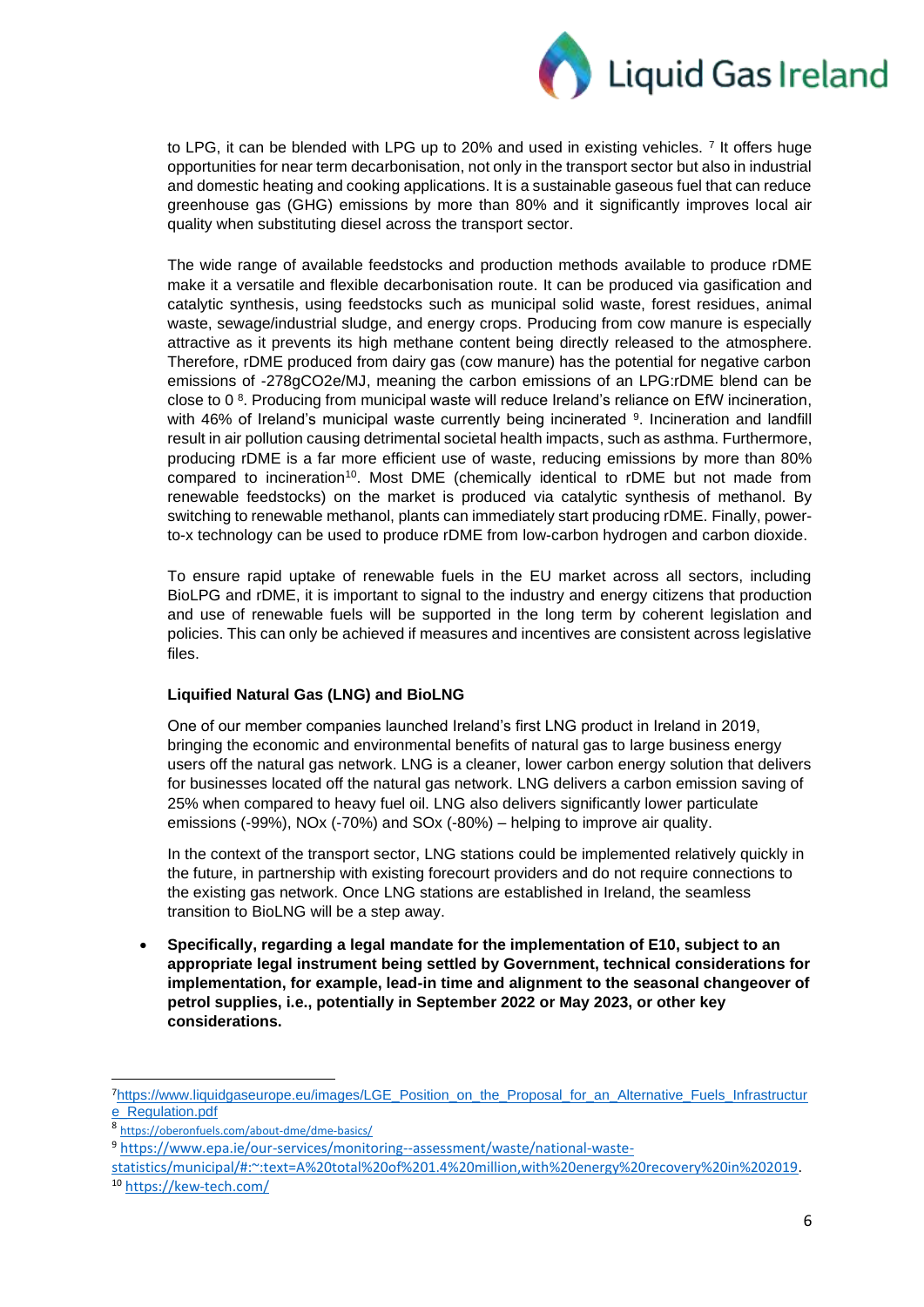

LGI's member companies currently only supply LPG and BioLPG (AKA: HVO Renewable Propane) in the Irish transport sector, and we have limited knowledge of the petrol and diesel market. Therefore, we are not in a position to comment on this subject matter.

• **Considering the incentive within the increased biofuel obligation rate, your view on the support for HVO through multiplier credits under the scheme in 2023 and beyond.**

LGI fully supports incentivising the use of renewable fuels across the transport sector by means of an increased biofuel obligation rate. This includes support for HVO through multiplier credits under the scheme in 2023 and beyond.

According to the Sustainable Energy Authority of Ireland (SEAI), transport is by far the largest source of energy-related CO2 emissions in Ireland. Before the COVID-19 pandemic it was responsible for over 40% of energy related CO2 emissions in 2019. <sup>11</sup> During 2020, transport was the sector whose energy use was most impacted by the public health restrictions taken to combat COVID-19, and transport energy use fell by 26%. Despite this drop, transport still had the largest share of energy related CO2 emissions in 2020.

In this context, transport will have a significant role to play in Ireland's national decarbonisation agenda. Ireland's transport system is currently highly fossil fuel dependent, which results in significant emissions of greenhouse gases (GHGs) and air pollutants that are contained in exhaust fumes.

LGI welcomes the Government's long-term strategy to reduce the sectors reliance on oil by implementing policy measures that will encourage a switch to alternative fuels and technologies. LGI's member companies can actively contribute to the government's policy goal to further reduce carbon intensity and increase renewable fuel use in the transport sector to 2030 and beyond. Liquified Petroleum Gas (LPG), BioLPG and Liquified Natural Gas (LNG) are lower carbon emission technologies, proven as effective alternatives to petrol and diesel.

• **Inclusion of renewable electricity under the obligation, how this can be achieved in practice and the appropriate lead in time for implementation in 2023 or later.**

We have limited knowledge of the electricity market and are therefore not in a position to comment on this subject matter.

# **Section 2 The EU Approach – setting limits and safeguarding the sustainability**

**Your views are sought concerning the proposed increases in biofuels supply envisaged under the Climate Action Plan 2021 to support the decarbonising of transport, and specifically concerning,**

• **What further safeguards to ensure the sustainability of biofuels supply and resilience against possible fuel fraud, can be implemented to build upon the existing European provisions and plans in this area.**

#### **Research and Development**

In order to promote the sustainability of biofuels supply, investment in Research and Development is imperative to continue progressing the development of advanced feedstock options. Our sector has demonstrated significant progress in feedstock development since the

<sup>11</sup> <https://www.seai.ie/data-and-insights/seai-statistics/key-statistics/co2/>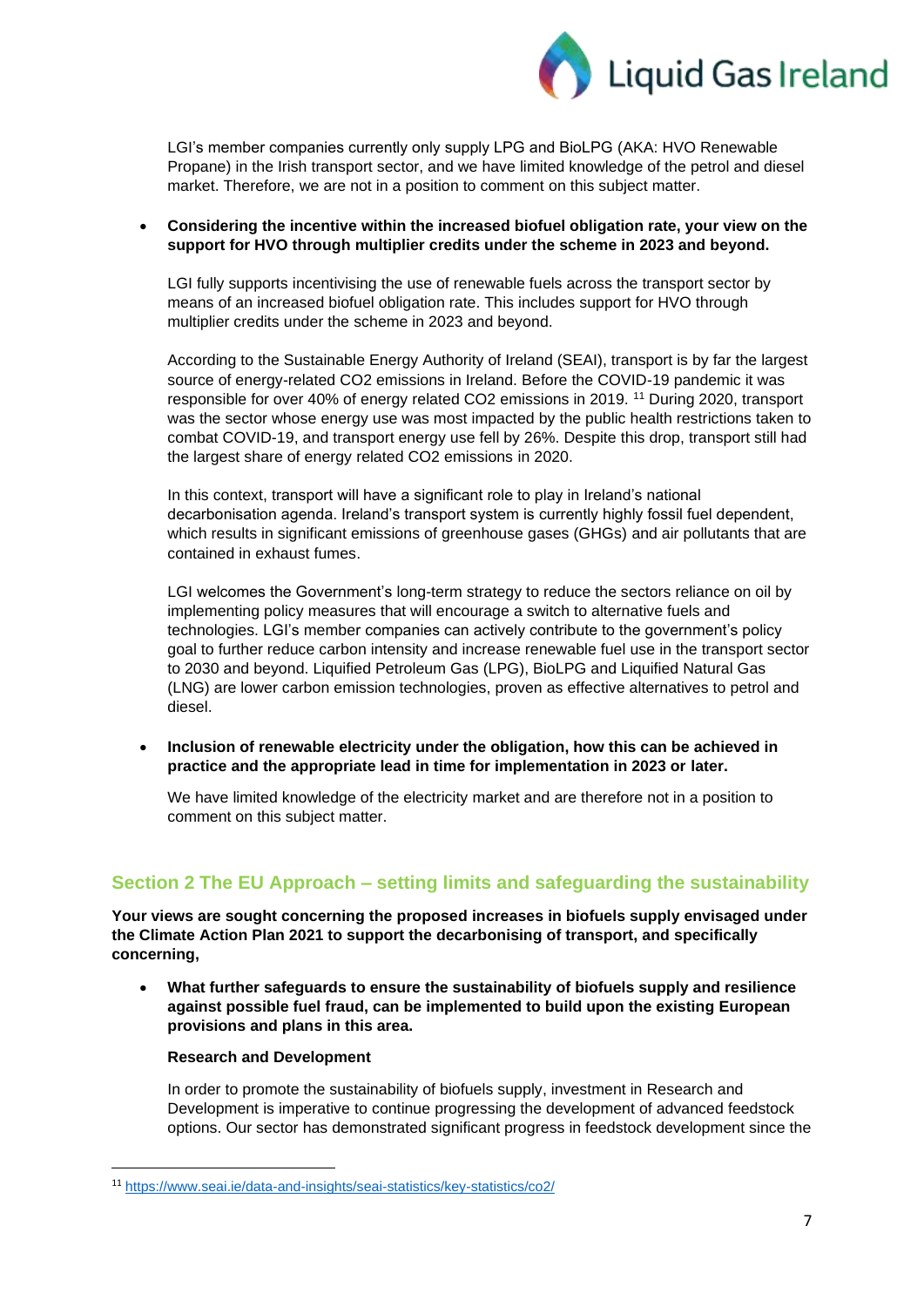

introduction of BioLPG (AKA: HVO Renewable Propane) to the Irish market in 2018. In 2020, 22.5% of the BioLPG in the Biofuels Obligation Scheme was made from Used Cooking Oil.

We would like to see the Government incentivising the production of BioLPG and newer renewable liquid gas development fuels like RDME, by expanding the terms of reference for the Climate Action Fund to consider BioLPG and RDME and facilitating research and development funding for the sector to provide a platform for those entities intending to support domestic production to do so.

#### **Expanding Feedstock Pool Through New Fuels**

By supporting the development of a wide range of fuels from a variety of feedstocks, the market will have greater security against potential scarcity in some feedstocks. One such fuel is rDME which can be produced in multiple ways, can be blended for use as a drop in fuel and offers instant short-term reduction in emissions.

Most DME currently in the market is produced via catalytic synthesis of methanol and so by switching to renewable methanol as the feedstock, plants can immediately start producing rDME. Alternatively, Power-to-X technology can be used to produce rDME whereby renewable power supplies energy for electrolysis of hydrogen and carbon dioxide. However, the current popular route for rDME production is via gasification and catalytic synthesis. A wide range of feedstocks such as dairy gas (cow manure), black liquor and municipal waste can be used for rDME production with the potential for carbon intensity as low as -278gCO2e/MJ <sup>12</sup>.

The fact that rDME can be produced from readily available municipal waste is very attractive. Producing rDME from waste releases 85% fewer GHG emissions than EfW incineration even without advanced carbon capture and storage <sup>13</sup>. Therefore, the benefits are four-fold: more efficient use of household waste compared to EfW; variety of production methods, widens feedstocks available for biofuels ensuring sustainability of supply; instant carbon reductions from switching out fossil fuels.

BioLPG too can help widen the pool of feedstocks. 90kt of category 3 tallow is available in Ireland and is currently mostly exported to European plants. Therefore, an opportunity could arise from domestic production of BioLPG using this abundant feedstock, either through gasification or transesterification, creating a sustainable, homegrown supply of biofuels. Incentives should be put in place to support the construction of Irish plants. These could include a contract for difference scheme, giving investors' confidence throughout a strong, stable carbon price (as is being considered in the UK), or R&D grants.

#### • **The European approach envisages biofuels from high-risk ILUC being phased out by 2030. Could Ireland phase these out earlier, and when.**

Placing an earlier ban on biofuels from high-risk ILUC would have an immediate and critical impact on the availability and supply of critical renewable fuels such as BioLPG (AKA: HVO Renewable Propane), which continue to play a significant role in decarbonising Ireland's transport sector.

LGI estimates that it needs 5 to 10 years to supply second generation/advanced biofuels in Ireland. This ambition involves a vertical integration strategy with producers to gain more control of the BioLPG supply-chain. This is happening in other European markets (see [Dimeta](https://www.ugi-international.com/news/dimeta-announces-intended-location-its-first-commercial-scale-rdme-production-plant-teesworks)  [investment in the UK\)](https://www.ugi-international.com/news/dimeta-announces-intended-location-its-first-commercial-scale-rdme-production-plant-teesworks) with an ambition for further investment across Europe. Ireland has an

<sup>12</sup> <https://oberonfuels.com/about-dme/dme-basics/>

<sup>13</sup> <https://kew-tech.com/>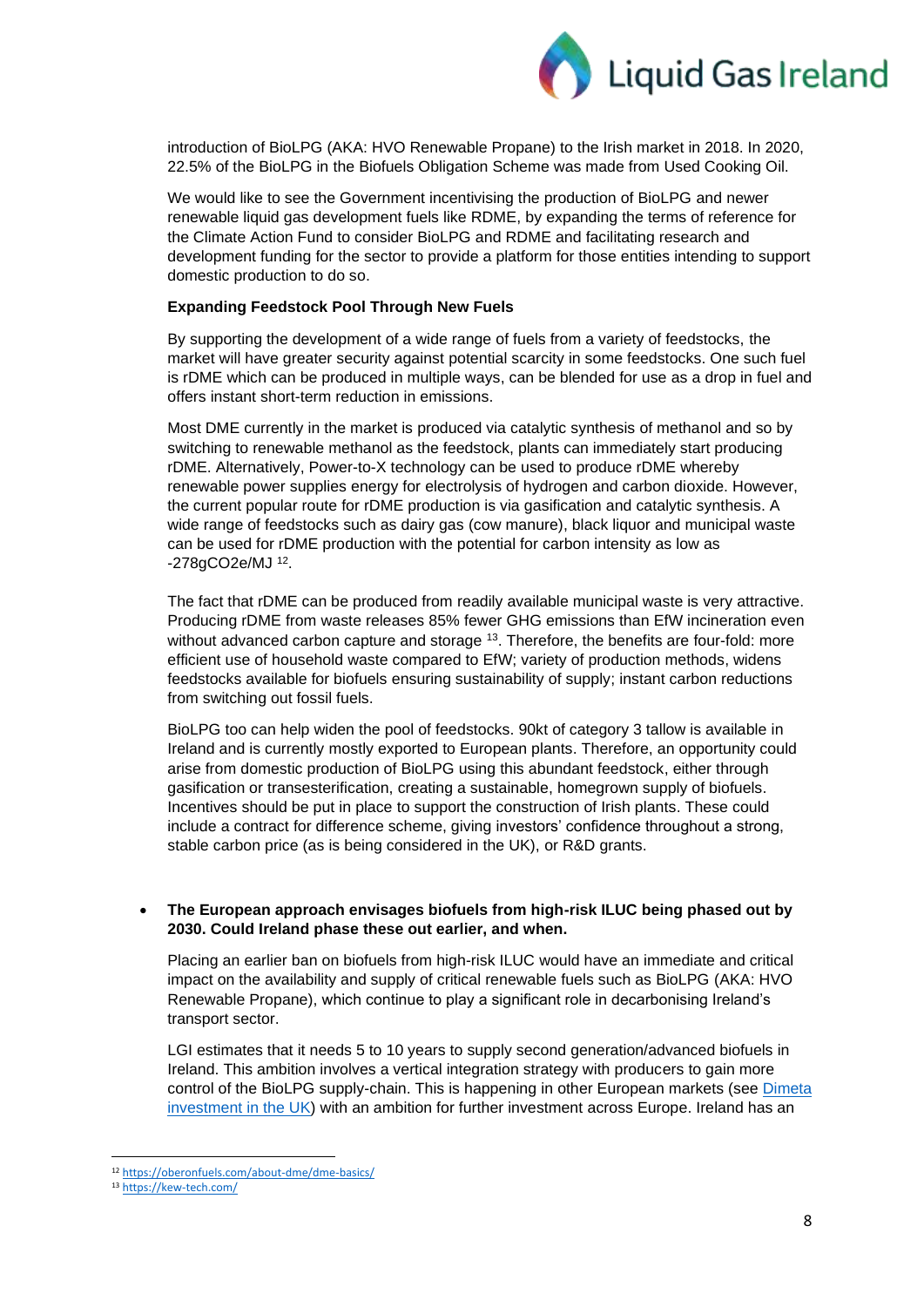

opportunity to secure indigenous production of rDME if it is able to offer the right commercial conditions for future plant location.

As outlined above, the Government should seek to incentivise the production of BioLPG and development fuels like RDME, by expanding the terms of reference for the Climate Action Fund to consider BioLPG and RDME to facilitate research and development funding for the sector. LGI seeks alignment with the EU position in order to mature, alongside the EU biodiesel market, advanced biofuel feedstocks in the medium term and to ensure stability and competitive prices for rural consumers in the transport and heat sectors as we strive to reach our 100% decarbonisation goal by 2040.

Figure 1 below illustrates the current position across the European biofuel and feedstock market, with palm oil contributing to just under a fifth of the feedstocks used to produce bio and renewable diesel (FAME and HVO) in 2021. It is clear from this chart that an early ban on high-ILUC feedstocks presents a supply problem for the European feedstock and biofuel market.

Whilst high-risk ILUC feedstocks contribute to a smaller percentage of the biofuels supplied under the Biofuel Obligation Scheme in Ireland, we anticipate a tighter European biofuel market as producers and obligated suppliers across Europe accelerate their efforts to meet increasing obligation rates.



Feedstocks used to produce biodiesel & HVO in Europe, 2021

*Figure 1 – Estimated volume of feedstocks used to produce biodiesel (FAME) and HVO in Europe, 2021 (source[: USDA, 2021\)](https://apps.fas.usda.gov/newgainapi/api/Report/DownloadReportByFileName?fileName=Biofuels%20Annual_The%20Hague_European%20Union_06-18-2021.pdf)*

Looking out at operational and planned European HVO production capacity over the coming years (see Figure 2 below), it is clear to see an increasing trend. New investments in Preem facilities in Sweden, and Total facilities in France have continued an upward trend. We anticipate this will accelerate over the 2020s.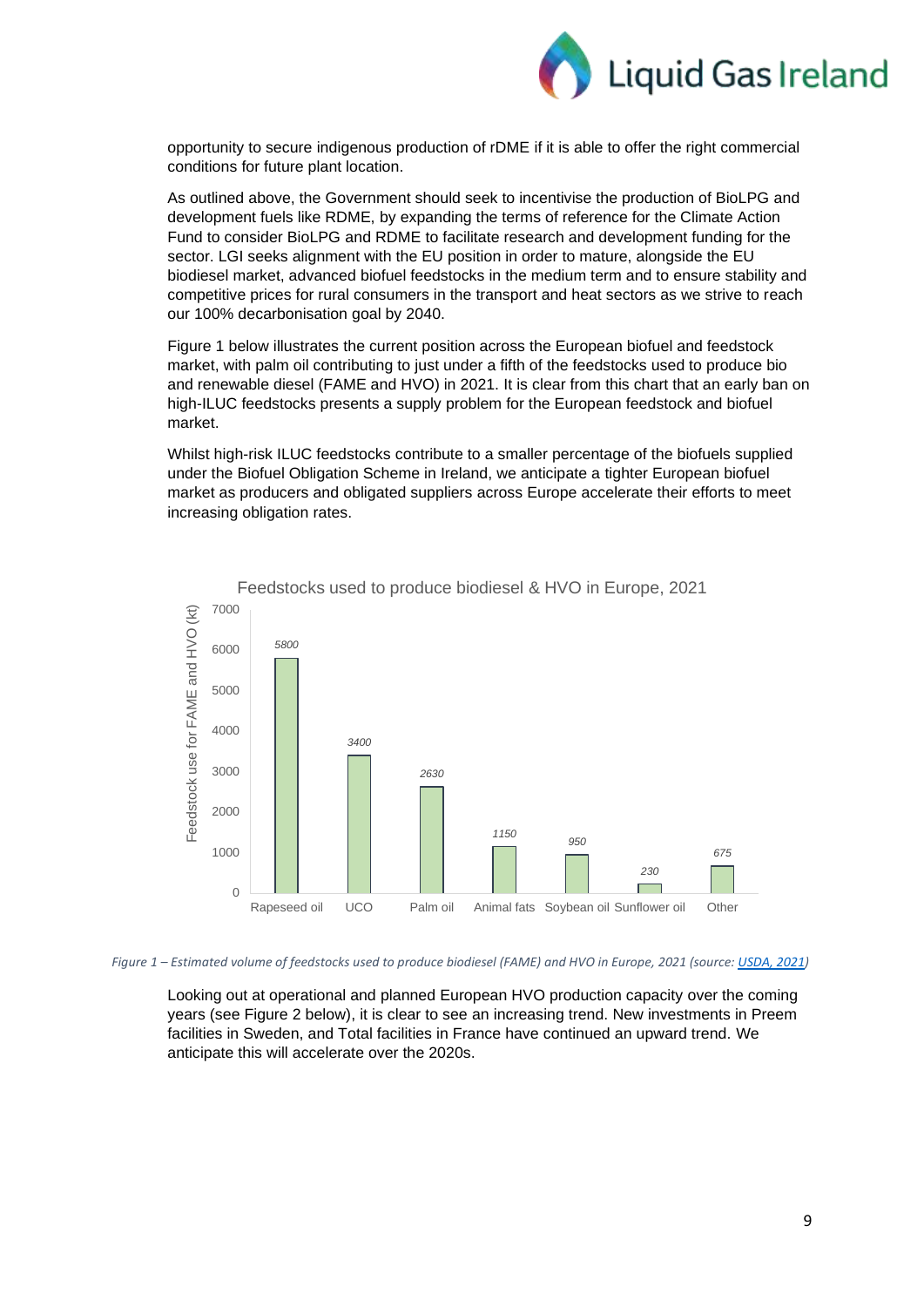



European HVO production capacity - operational and planned (Mtons/year)

*Figure 2 – Projected European HVO production capacity (source: various)*



*Figure 3 – European biodiesel feedstock shortfall if palm-oil was banned by 2025*

Figure 3 takes the current consumption of palm oil for bio and renewable diesel (FAME and HVO – split estimated), and considers the additional demand for biodiesel by 2025, as driven by Member State's National Energy and Climate Plans. Indeed, the sum of these plans shows transport biofuel demand increasing by 282% in the 2020s across the EU.

The trajectory for high-risk ILUC feedstocks has been made clear by the European Commission and Member States. We do not think that it is necessary to move the 2030 ban forward, particularly given the strong signals and incentives for Annex IX feedstocks.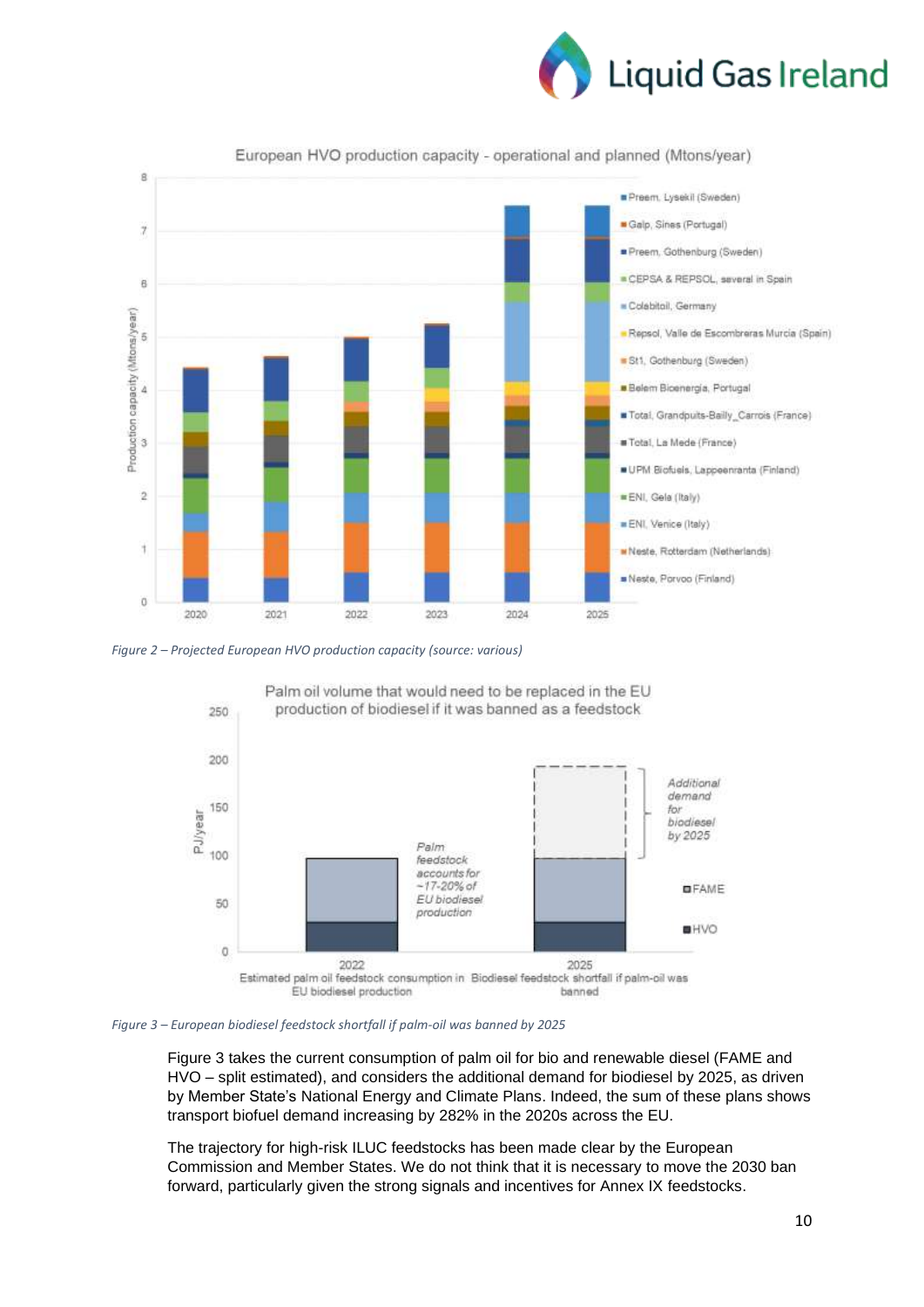

It should also be noted that BioLPG supplied on today's market complies with EU-RED II standards and is certified under the International Sustainable Carbon Certification (ISCC) Scheme. Additionally, all biofuels (crop based and palm oil) in Ireland have been vetted to ensure biofuels used in Ireland adhere to strict sustainability criteria.

In short, we do not think that it is necessary for Ireland to diverge from the EU Delegated Regulation on a phased approach to the replacement of high-risk ILUC feedstocks. Across Europe, an early ban coupled with increasing demand for biodiesel and other biofuels, will create feedstock supply challenges and increase prices – all else equal.

Time is required for the biofuels sector to secure advanced biofuel feedstocks, a fact recognised by the European Union when setting the transition period to 2030 to the phasing out of first-generation feedstocks, in line with the revision of EU RED II timelines covering transportation. We strongly advocate for a similar timeline to be afforded in Ireland, not least in the context of the role our sector plays in incentivising consumer switching from higher carbon, polluting fuels to lower carbon, clean burning fuels like LPG and BioLPG.

• **Considering the European limits on biofuels derived from Annex IX Part B feedstocks (incl. UCO and tallow) in renewable energy for transport supply, whether certificates awarded for biofuels produced from UCO and animal fats should continue to be allowed to be carried over to the next obligation period.**

De-risking projects concerned with the production of biofuels is key to drive growth in the sector. Government must acknowledge the potential volatility in the supply of biological feedstocks, such as UCO and tallow, by giving producers the flexibility to carry certificates in times of high supply forwards to times of low supply. The price for UCO and Tallow ranged from \$900/t to \$1400/t in the period December 2018 to January 2020. Insuring investors against supply side volatility will encourage the development of Irish biofuel production and the adoption of low-carbon fuels. Allowing the carry-over of credits is an effective route of doing this.

Ireland has 35kt category 1 tallow available however the market for biofuels produced from tallow is nascent and policy should mirror this fact. Time will be required to enforce supply chains for consistent supply of feedstocks, especially with emerging plants causing demand side instability. Therefore, allowing flexibility around the use of certificates for UCO and animal fats should be maintained, at least in the short term.

With more emerging biofuel plants demanding their share of limited feedstocks, a reliable supply of feedstocks will take time. Therefore, allowing the carry-over of Annex IX Part B feedstocks will be a powerful measure to give flexibility to producers.

## • **The challenges and opportunities to incentivise production of advanced biofuels from Annex IX Part A feedstocks.**

rDME uses multiple feedstocks listed in Annex IX Part A: biomass waste (municipal, forest, household), animal manure, sewage sludge, and agricultural residues. rDME is an advanced biofuel which can be used as a replacement for diesel. It produces up to 85% less greenhouse gas emissions, and less NOx than diesel and oil.

The industry is currently exploring the use of this fuel and there is intention for this fuel to play a role in decarbonising the economy as exemplified by the joint venture announced by SHV Energy and UGI Corporation to scale rDME.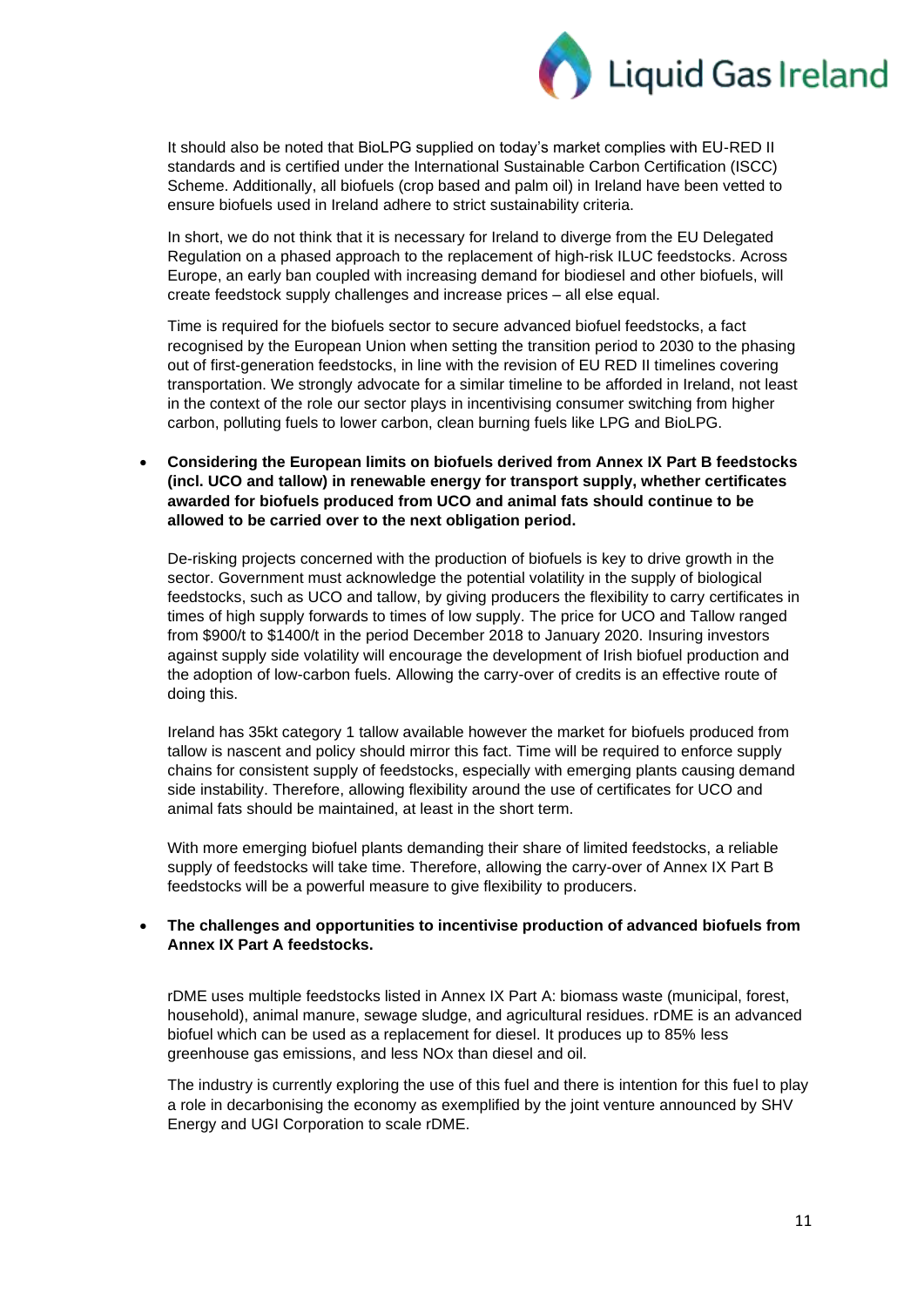

#### **Opportunities**

There is established production technology for rDME (catalytic synthesis from renewable methanol) which means rDME can be immediately produced to support decarbonisation. Additionally, it is produced using advanced technologies such as gasification and pyrolysis, development can support the production of other fuels across all sectors. Gasification and pyrolysis can use a wider range of feedstocks, including those immediately available, which gives opportunity for low cost and low carbon DME production. As rDME uses feedstocks in Annex IX Part A, there is opportunity to domestically source appropriate feedstocks and produce rDME, which can be produced domestically and support Ireland's energy security. This can also save on the GHG emissions and air pollution associated with import shipping from alternative fuels. Therefore, domestic production of rDME benefits the advancement of production technology in Ireland, energy security, and emissions reductions.

HVO biorefineries are larger than gasification production plants (used for rDME) and so take a longer time to build. Considering, Irish biofuel demand could increase to 3,290 ktoe by 2035<sup>14</sup>, supply must be scaled quickly to meet this demand. Gasification production technology provides a relatively quick solution to supporting future low carbon biofuel (rDME). Additionally, gasification usage can support the production of bioLPG through syngas production.

The industry needs financial support that helps innovation and development across the advanced biofuels sector. This includes stimulating supply and demand for products such as rDME. This means supporting R&D as well as the piloting of plants that use advanced biofuel feedstocks, whilst maintaining competition for current biofuels. This would help overcome the high production costs experienced with advanced biofuel production and support market decarbonisation.

#### **Challenges**

The LPG sector across Europe, is investing in the progression of advanced biofuels, such as rDME to achieve their target of 100% renewables by 2040. The liquid gas industry intends to decarbonise and by doing so gradually phase out high ILUC feedstocks, such as vegetable/palm oil. However, additional stipulations on ILUC feedstocks will severely restrict capability for the liquid gas industry to invest revenues from first generation biofuels in transitioning to full decarbonisation through advanced biofuels, such as rDME. Therefore, without stable regulation for developed biofuels, the industry may be disincentivised to invest in advanced biofuels.

The industry will need clear policy direction from Government on how biofuels will be supported in the long term. Several years are needed to ensure the successful delivery of these fuels to market. Therefore, the industry needs clear signalling to direct R&D efforts, production facilities and supply chains for fuels such as BioLPG (AKA: HVO Renewable Propane) and rDME.

#### • **With reference to EU Fit for 55 proposals to remove double counting of biofuels from all Annex IX feedstocks, views on the implementation of such a measure by 2025.**

Advanced development fuel feedstocks, such as UCO and tallow are crucial to short and medium-term decarbonisation of the economy. For example, rDME is an advanced biofuel which can be used as a replacement for diesel. It produces up to 85% less greenhouse gas emissions, and less NOx than diesel and oil. It does not have high ILUC impacts.

Using annex IX feedstocks, rDME can deliver large GHG savings. Producing rDME from cow manure prevents methane being released to the atmosphere meaning the carbon intensity

<sup>14</sup> <https://www.seai.ie/publications/Bioenergy-Supply-in-Ireland-2015-2035.pdf>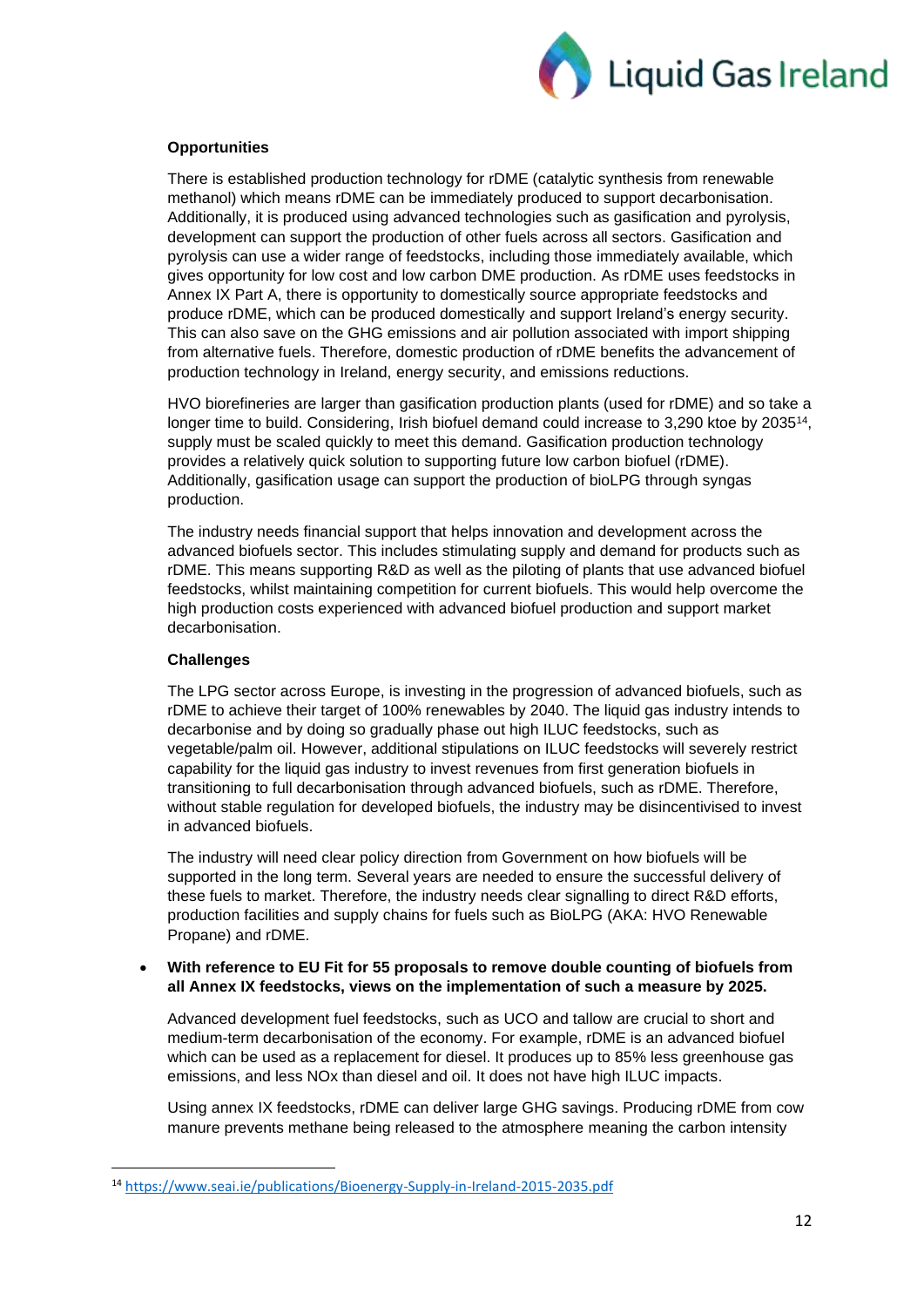

can be negative at -278gCO2e/MJ<sup>15</sup>. 46% of household waste is incinerated in Ireland<sup>16</sup>. Producing rDME from municipal waste offers a saving of more than 70% compared to EfW incineration <sup>17</sup> . The potential for GHG savings and better use of resources from Annex IX feedstocks means their use should be incentivised through double crediting.

Implementing this measure from 2025 would not give enough time for the industry to adapt to reach their biofuel obligations. Removing the double counting measure would require companies to double their activity to produce the obligated amount of UCO in less than 3 years. This level of scale up will be difficult and would be an issue, as approximately 67% of all the biofuel placed on the market in Ireland was produced from UCO, with imports from China accounting for nearly half of all UCO (49%)<sup>18</sup>. Domestic production options could help overcome this reliance on imports and the associated risks. Nonetheless, removal of the double counting measures would stretch the industry. Removal would force resourcing difficulties and exposure to volatile market prices (from imports), which would make meeting biofuel obligation targets difficult. High costs from non-compliance and price volatility may also have to be passed to the consumer to save business operations and investment in the production of promising low-carbon fuels such as rDME and BioLPG could be limited.

HVO feedstocks that are eligible for development credits are welcomed and have started to provide a springboard for advancing fuels and production techniques towards a low-carbon future. We believe this must continue and be built on, through the inclusion of bioLPG and rDME in the development fuel category. This is because BioLPG (AKA: HVO Renewable Propane) is a drop in fuel, which can be blended up to 100% with LPG, with no requirements to change existing applications or infrastructure. rDME should be included because of its versatility in production methods, end uses and feedstocks as well its potential for negative carbon intensity. This will support the acceleration of the low-carbon transition for the industry and Ireland.

Introducing the double counting removal would disincentivise the development of Annex IX feedstocks. Removal risks suppliers exiting the market of advanced biofuels in the pursuit of cheaper more available biofuel feedstocks to meet biofuel obligations. The price producing advanced biofuels that use biomass feedstocks (such as in Annex XI part A) are significantly more than conventional fuels, whereas the bottom end of the price variation from producing waste-based feedstocks can be equal to conventional fuel<sup>19</sup>. This means that promising biofuels, such as rDME, face higher production costs than conventional fuels on the market, but also show signs of potential as it uses waste feedstocks.

It must be acknowledged that these are nascent markets. Time and support are required in the short-term for the cost of producing fuels such as rDME to fall allowing them to reach commercialisation in the medium term. The double-counting measure for Annex XI feedstocks has provided incentive to develop fuels such as rDME and BioLPG. However, removing this mechanism risks stifling further development without production costs associated with advanced biofuels being consistently and reliably lower than competitor fuels. This would in effect be cutting out support from the market before it has properly developed.

<sup>15</sup> <https://oberonfuels.com/about-dme/dme-basics/>

<sup>16</sup> [https://www.epa.ie/our-services/monitoring--assessment/waste/national-waste-](https://www.epa.ie/our-services/monitoring--assessment/waste/national-waste-statistics/municipal/#:~:text=A%20total%20of%201.4%20million,with%20energy%20recovery%20in%202019)

[statistics/municipal/#:~:text=A%20total%20of%201.4%20million,with%20energy%20recovery%20in%202019.](https://www.epa.ie/our-services/monitoring--assessment/waste/national-waste-statistics/municipal/#:~:text=A%20total%20of%201.4%20million,with%20energy%20recovery%20in%202019) <sup>17</sup> <https://kew-tech.com/>

<sup>18</sup> [https://www.nora.ie/\\_fileupload/457-21X0088%20-](https://www.nora.ie/_fileupload/457-21X0088%20-%20BOS%20Annual%20Report%20for%202020%20for%20publication.pdf)

[<sup>%20</sup>BOS%20Annual%20Report%20for%202020%20for%20publication.pdf](https://www.nora.ie/_fileupload/457-21X0088%20-%20BOS%20Annual%20Report%20for%202020%20for%20publication.pdf)

<sup>&</sup>lt;sup>19</sup> [https://www.ieabioenergy.com/wp-content/uploads/2020/02/T41\\_CostReductionBiofuels-11\\_02\\_19](https://www.ieabioenergy.com/wp-content/uploads/2020/02/T41_CostReductionBiofuels-11_02_19-final.pdf) [final.pdf](https://www.ieabioenergy.com/wp-content/uploads/2020/02/T41_CostReductionBiofuels-11_02_19-final.pdf)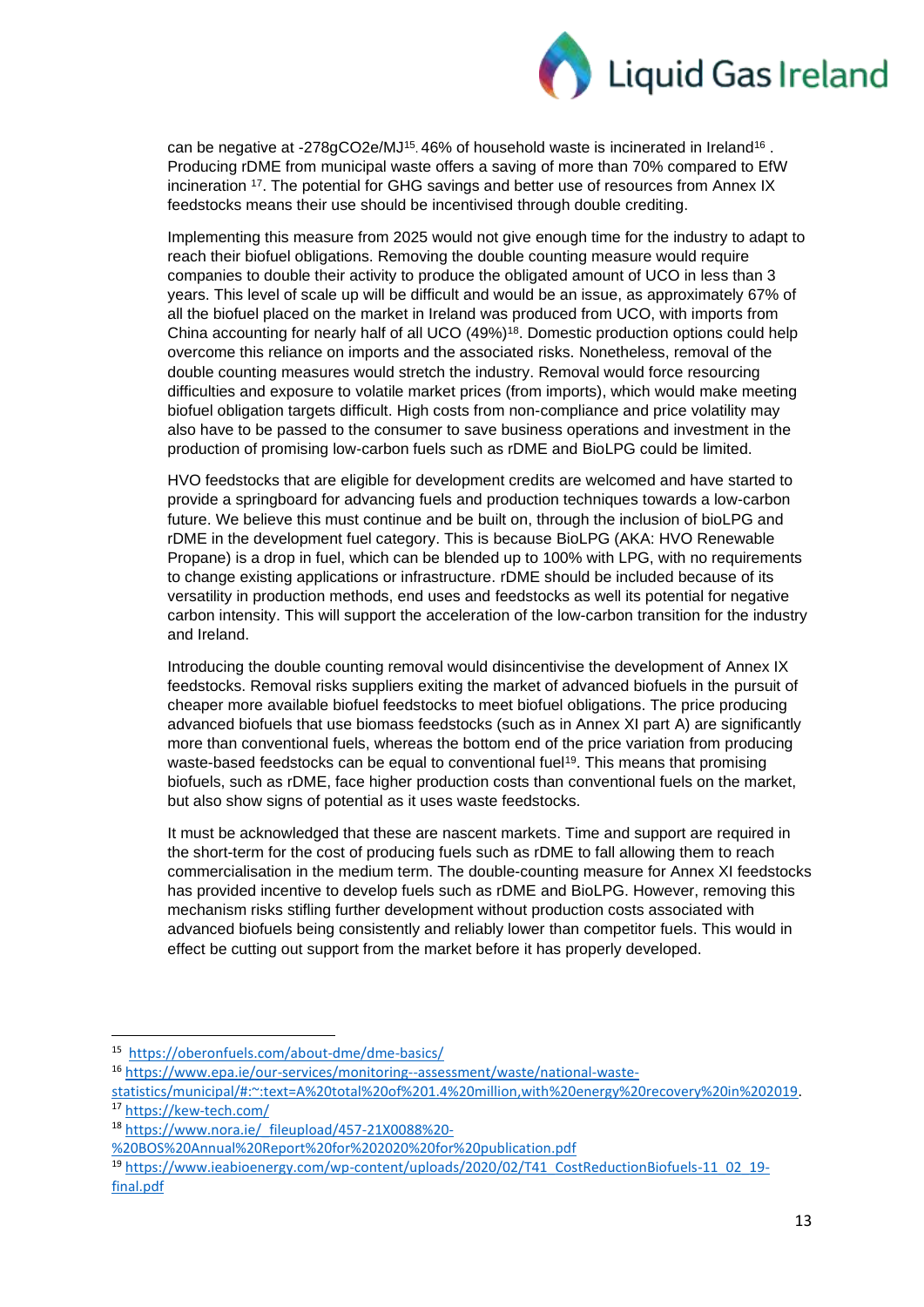

• **What risk exists of biofuel supply mandates in Ireland cumulatively with those in other jurisdictions, creating excessive demand on feedstocks which also constitute food supply, thereby worsening food price volatility, and what safeguards would be appropriate and effective in relation to such risks?**

The limit on Annex IX Part B fuels, such as UCO, to less than 1.7% of the energy content of transport fuel impedes the development of the low-carbon fuel market. Mandating this limit will limit Ireland's largest biodiesel feedstock (UCO). This limit disincentivises using UCO as a feedstock which is key for HVO and bioLPG production. This restricts the advancement of these promising low-carbon fuels into the market. As suppliers seek to fill gaps in demand from the limit, there is a risk of increased uptake in fuels that contribute to higher ILUC in the interim and so food supply may be disrupted. There is also opportunity to domestically supply Tallow (category 3) to support the development of a domestic bioenergy sector, specifically from agri-food waste and reduce ILUC dependence.

The European Commission report<sup>20</sup> that monitors and reports on the impact of renewable energy on land use and food supply found **no observed correlation between biofuel demand and food prices**. Additionally, it states that any biofuel impact on food prices is minimal compared to other global food market influences. Therefore, the production of renewable energy has a small impact on food supply and land use. This would suggest cost pressures on current grain supplies is from global energy inflation and uncertainty as opposed to biofuel demand.

The 2% cap on biofuels produced from crop-based feedstock unnecessarily limits the potential for domestic supply. In contrast, the EU average is 5% of transport energy derived from crops. This cap is based on a 2020 baseline consumption across EU Member States plus 1%. Ireland had a low consumption level, which is why the target is low, as recognised by Irish officials. Therefore, this cap is unnecessarily limiting and low and should be reviewed to reflect the realities of the current market.

It should be noted that in Ireland, crop biofuels make up only 0.5% biofuel consumption, and that that current requirements for crop biofuels in Ireland are equivalent to approximately 5% of what the brewing and distilling sector uses.

Introducing this cap may affect the ability to supply renewable biofuels such as BioLPG which is a bioproduct of biodiesel production. BioLPG (AKA: HVO Renewable Propane) can deliver up to 90% GHG emissions savings and is sourced from renewable vegetable oils, wastes, and residues. BioLPG supplied on today's market complies with EU-RED II standards and is certified under the International Sustainable Carbon Certification (ISCC) Scheme. Additionally, all biofuels (crop based and palm oil) in Ireland have been vetted to ensure biofuels used in Ireland adhere to strict sustainability criteria. Therefore, crop-based biofuels (and ILUC feedstocks such as palm oil), that have been certified to sustainability standards should not be eligible for the 2% limitation.

Additionally, the industry aims to phase out first generation feedstocks (notably ISCC certified vegetable palm oil feedstocks) and once available, introduce advanced feedstocks and fuel technology such as rDME. Additional stipulations on ILUC feedstocks will severely restrict capability for the liquid gas industry to invest revenues from first generation biofuels in transitioning to full decarbonisation through advanced biofuels, such as rDME. Therefore, without stable regulation for developed biofuels, the industry may be disincentivised to invest in advanced biofuels.

<sup>20</sup> [RES progress report \(europa.eu\)](https://ec.europa.eu/energy/sites/ener/files/renewable_energy_progress_report_com_2020_952.pdf)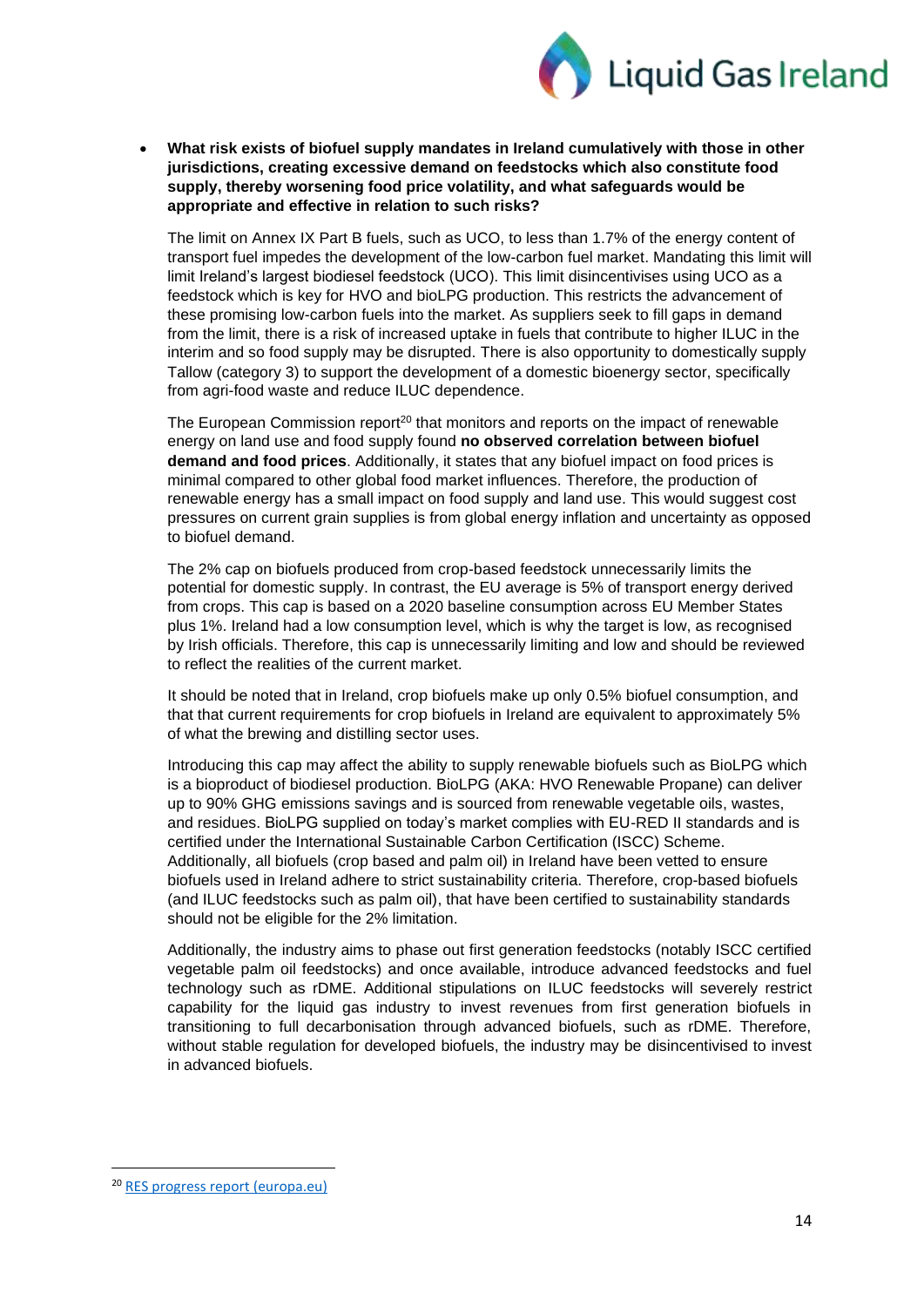

The trajectory for high-risk ILUC feedstocks has been made clear by the European Commission and Member States. We do not think that it is necessary to move the 2030 ban forward, particularly given the strong signals and incentives for Annex IX feedstocks.

## • **The relationship and/or competition between biofuels and global and EU biodiversity policy, in particular the need to set aside land for biodiversity**.

Our sector has demonstrated significant progress in feedstock development since BioLPG's (AKA: HVO Renewable Propane) introduction to the Irish market in 2018. As mentioned previously, our sector continues to invest in significant research and development to progress advanced feedstock options, including the potential for future supply of BioLPG from local feedstock pathways which include the gasification of municipal solid waste.

LGI member R&D teams are currently engaged with a number of Irish universities on future pathway development opportunities. LGI members recognise the importance of close collaboration with both EU and national industry stakeholders and policymakers to ensure the necessary policy support for the production or use of BioLPG in Ireland, and to provide investment confidence to producers, suppliers, and investors across the BioLPG supply chain.

Time is however required for the biofuels sector to secure advanced biofuel feedstocks, a fact recognised by the European Union when setting the transition period to 2030 to the phasing out of first-generation feedstocks, in line with the revision of EU RED II timelines covering transportation. We strongly advocate for a similar timeline to be afforded in Ireland, not least in the context of the role our sector plays in incentivising consumer switching from higher carbon, polluting fuels to lower carbon, clean burning fuels like LPG and BioLPG.

## **Section 3 Focus on future advanced and development of renewable fuels**

**Your views are sought concerning the potential for advanced and development fuels to support the decarbonising of transport, and specifically concerning,**

• **The proposed indicative annual trajectory of advanced biofuel rate to 2030, and corresponding buy-out, as referred to in the Background section above.**

Liquid Gas Ireland (LGI) supports the proposed obligation rate for advanced biofuel supply to be established at 0.3% by energy. An indicative trajectory of increase is proposed as 0.6% by energy in 2024, and then aligning to European sub-targets of 1% by energy in 2025 and 3.5% by energy in 2030.

BioLPG (AKA: HVO Renewable Propane) can be blended up to 100% and can continue to make a significant contribution to the Department of Transport's Biofuels Obligation Scheme targets for 2030, in particular in "non-road transport' widely used in Ireland through the forklift truck sector. The obligation rate increase trajectory, as set out above, will play a critical role in ensuring that the required levels of renewable energy used in the transport sector are delivered.

In relation to the buyout charge, Liquid Gas Ireland and its member companies are not obligated parties and has no further comment.

• **With consideration of the advanced biofuel rate and buy-out, should carry over of advanced biofuel certificates be permitted and aligned to the provisions for carryover of standard biofuel obligation certificates. Are there reasons why such carryover of advanced biofuel certificates should not be permitted?**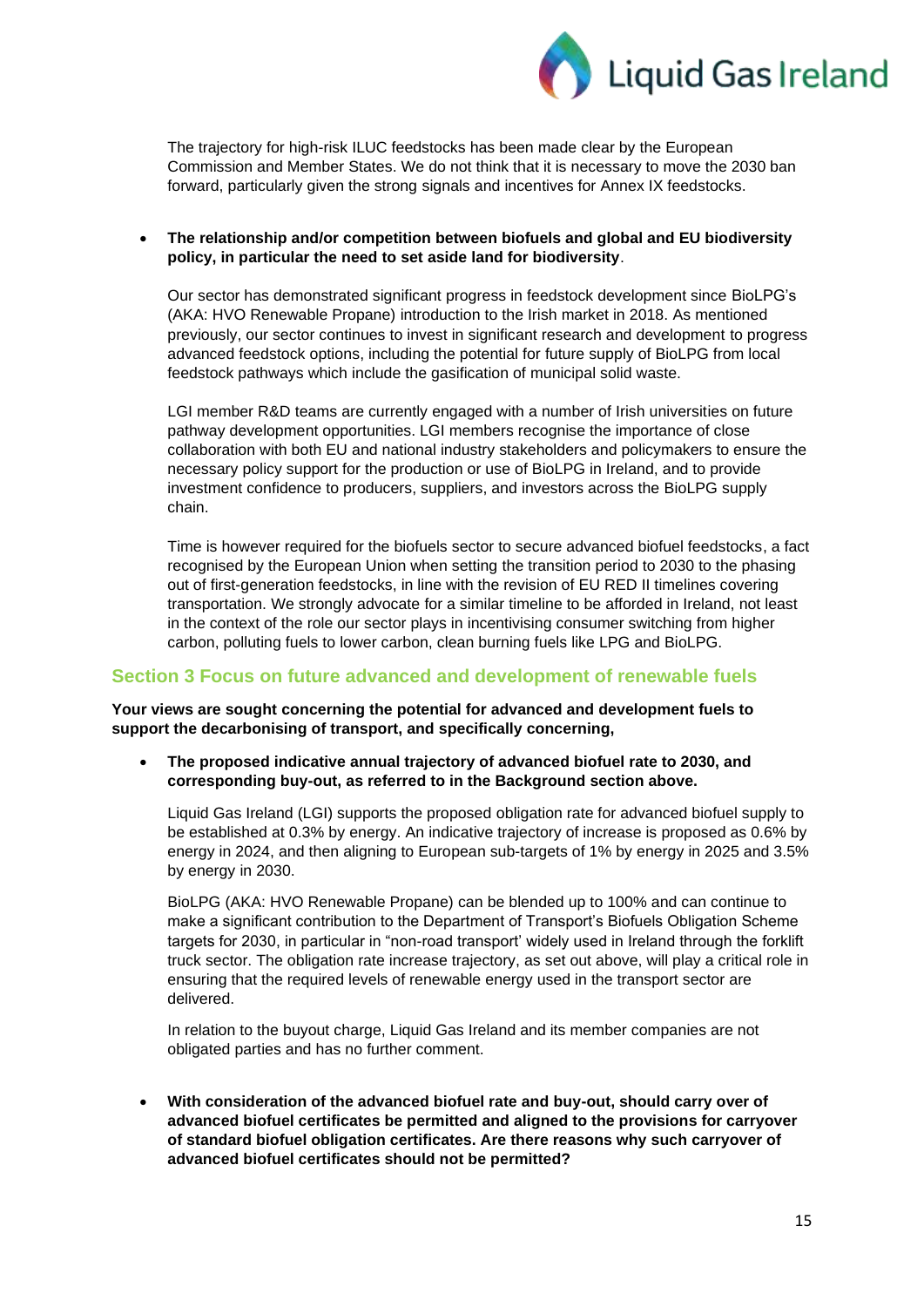

BioLPG has the potential for development as an advanced biofuel in Ireland from biological sources in the coming years. Currently, the LPG EU sector is investing in the research and development of second generation BioLPG, which as an advanced biofuel, will place a stronger focus on advanced processes, using wastes and lignocellulosic feedstocks that typically achieve greater efficiencies and deliver greater GHG savings.

LGI agree with the Department's approach to permit the carryover of advanced biofuel certificates, as these fuels can and will continue to provide a method to help achieve Ireland's renewable obligations in the transport sector in the longer term.

• **With reference to increased European ambition under the Fit for 55 proposals and under the Climate Action Plan, the potential for a higher national target to be set for advanced and development fuels.**

The European Fit for 55 Proposal increases the ambition for the supply and use of advanced and development renewable fuels in road transport, while introducing a sub-target for renewable fuels of non-biological origin (RFNBOs), and similar targets for advanced and development renewable fuels applicable by 2025 in the aviation sector.

LGI is in favour of a potentially higher national target to be set for advanced and development fuels. This will promote greater use of key renewable fuels, which will support Ireland in meeting the ambitious targets as set out under the EU's Fit for 55 packages.

• **With reference to proposals for a sub-target for renewable fuels of non-biological origin envisaged under the current European proposals for revision of the RED, that this could be implemented earlier in Ireland, e.g., from 1 January 2024.**

Both rDME and BioLPG (AKA: HVO Renewable Propane) can be produced via power-to-x technology, an attractive solution for meeting targets on renewable fuels of non-biological origin. Renewable power can supply energy for the electrolysis of low-carbon hydrogen and CO<sub>2</sub> to produce bioLPG or rDME.

This has two major advantages over other power-to-x routes such as the electrolysis of water to produce hydrogen. BioLPG and rDME can be used immediately in vehicles to reduce transport emissions whereas fuel cell technology is very expensive and requires major overhauls to charging infrastructure and the vehicle stock. Also, liquid rDME is an attractive hydrogen carrier. The volumetric energy density of rDME is higher than that of liquid hydrogen and so a litre of rDME contains more hydrogen. Liquid rDME is easily transportable and can be used directly in industrial settings or converted back to hydrogen through a simple process before use.

LGI supports the move to develop the sub-target as an overreliance on biological feedstocks could lead to volatility in the supply of renewable fuels. However, these targets should not be met solely via green hydrogen. BioLPG and rDME can be effective routes to meet these targets owing to their versatility and variety of feedstock options. A 2024 start-date does not give sufficient time for the mass sourcing of renewable energy sources and green hydrogen required for power-to-x BioLPG and rDME and so the target should be calibrated accordingly with additional support considered to incentivise domestic production.

• **A further measure to be applied in implementing the proposed multiple credits for certain advanced and development fuels when applied in combination, considering potential distortion effects or unintended consequences. For example: Prescribing a hierarchy of supply to transport or other sectors, such as in countering the effect of market pricing resulting in HVO supply to the aviation sector rather than road transport. Further limiting the application of multipliers relative to certain feedstocks,**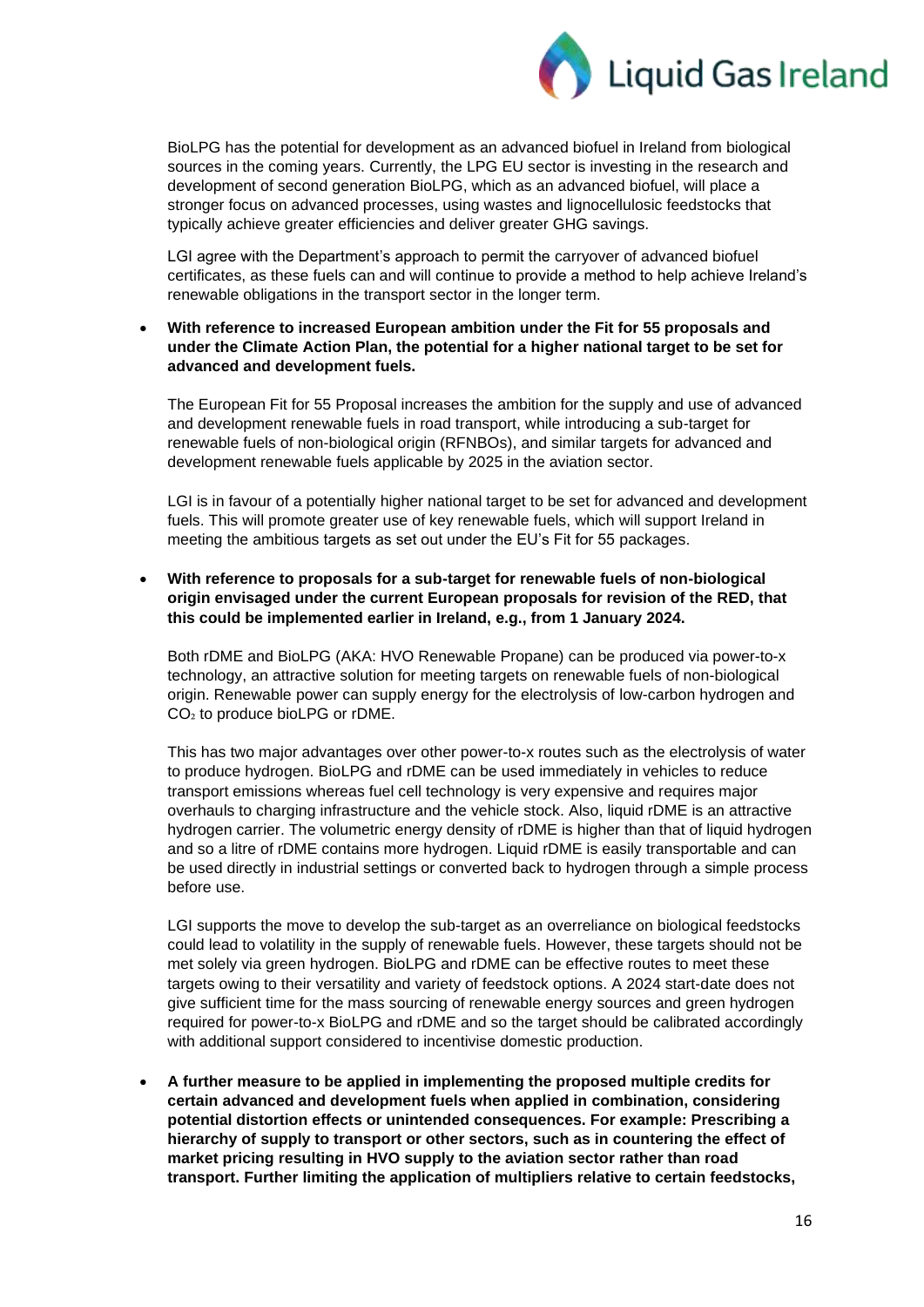

#### **such as limiting multiple credits to biomethane when produced from feedstock under Annex IX Part A, so as not to promote feedstocks such as grass being used in biomethane production for transport rather than animal feed.**

Liquid rDME can be used as a hydrogen carrier and should therefore qualify as a development fuel. Liquid hydrogen is less energy dense than liquid rDME and so rDME provides a more efficient way of providing hydrogen energy by volumetric comparison- it contains more hydrogen per litre. Liquid rDME can be used directly in industrial production or with adding a simple process before use can be converted back to hydrogen. This demonstrates the versatility of rDME as a fuel.

Power-to-x technology can produce rDME. This has advantage over other power-to-x routes, such as the electrolysis of water to produce hydrogen, because rDME can be used immediately in vehicles to reduce transport emissions. In contrast, fuel cell technology is very expensive and requires major overhauls to charging infrastructure and the vehicle stock.

HVO is included within the development fuels category and is eligible for development certifications. The HVO production process is currently the main method of producing BioLPG (AKA: HVO Renewable Propane). As bioLPG uses HVO feedstocks and production processes which are eligible for development certification, bioLPG should be included within the development fuels category.

BioLPG can also be made from syngas as a result of the gasification process. Crediting bioLPG as a development fuel, provides another opportunity to develop advanced production processes and bioLPG within Ireland, such as through gasification. Gasification plants are smaller than biorefineries and so can be constructed quicker to meet increasing biofuel demand.

Including bioLPG in the development fuels category can incentivise increased production to immediately decarbonise LPG. BioLPG can be blended up to 100% with LPG, and it delivers up to 90% certified carbon emission savings in comparison. The fuel can be used in the domestic, non-domestic and transport sector. This solution is readily available, affordable and can be easily transported, whilst being used in existing LPG applications. Backing this fuel will drive investment further, resulting in easy and immediate success decarbonising the economy.

Any market interventions must still incentivise fuel development into different markets and, crucially, result in competitive and stable prices across the industry.

#### • **In addition to the proposals in the Policy Statement for credits to incentivise advanced and development fuels, what other measures could promote their supply and use in the transport sector?**

LGI notes that the current biofuel obligation only applies to fossil fuels supplied into the road transport sector. From 2024, the obligation will be expanded to include fossil fuels supplied to the rail sector.

Further expanding the definition of "transport" would provide more opportunities to deliver biofuels and receive recognition under the Biofuels Obligation Scheme. Currently only road transport is included. Materials handling is a form of transport widely used in Ireland through Forklift Trucks. This form of transport is of particular interest, it currently uses diesel, petrol, and LPG engines. Widening the scope of transport would provide new channels for innovation and biofuels.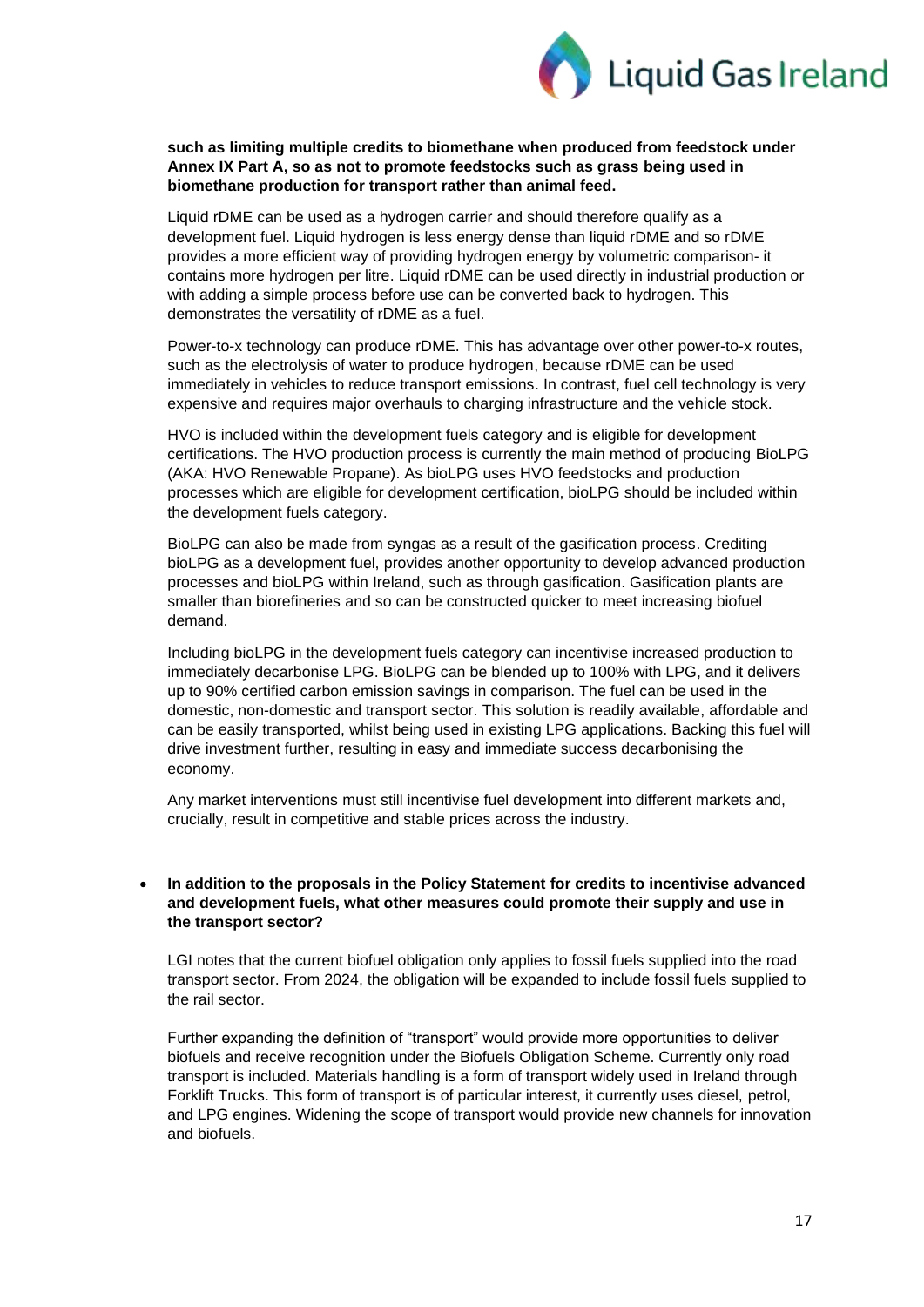

Marine transport and aviation could be considered under the obligation scheme. In April 2022, Ryanair announced its partnership with Neste to power flights using a 40% sustainable aviation fuel (SAF) blend, which will reduce greenhouse gas emissions by over 60%. <sup>21</sup> Incentivising the use of renewable fuels across the sub sectors of transport will play a significant role in helping EU member states achieve their emission reduction goals.

There is a large range of hard to electrify transport cases which should be priorities for biofuel support. Tractors, canal boats and HGVs to name a few, will need alternatives to electrification and rDME/BioLPG can be the fix here. rDME has already been proven to be effective in decarbonising HGVs as shown in trials in Sweden with a reduction in emissions of 90% compared to diesel <sup>22</sup>.

Biofuels such as rDME and BioLPG can provide an instant fossil fuel replacement to areas which require alternative solutions to electrification. However, to meet the additional demand, support towards the development of these fuels is required and incentives put in place for domestic production of BioLPG and rDME.

Government should consider a contracts-for-difference scheme to encourage domestic production of fuels like rDME and BioLPG or increased credit incentives for fuels which can feed these new markets.

Widening the definition would engage new stakeholders in the transport market and inform them of the transport targets. This could develop new interest in this sector and further develop solutions.

# **Section 4 Aligning administration of the biofuel obligation with the policy for renewable fuels**

**Your views are sought concerning the future administration of the biofuel obligation, and its alignment with the European framework for renewable energy in transport, and specifically concerning,**

• **With reference to the proposal to move to an energy-based biofuel obligation system, while enabling continued volume-based reporting by account holders, considering the possible future move to European carbon intensity targets in the coming years.**

We support the move to an energy-based obligation based on the reasoning for alignment with the recast Renewable Energy Directive. However, the energy content per volume of biofuel is important here, we acknowledge Annex III in the recast Renewable Energy Directive provides the default values to be used by the Member State. In line with amendments of Annex III RED ii, the new scheme should adopt any updates on the default values. An increase in the biofuel quality in the future will result in higher calorific values, the flexibility to recognise this is requested.

• **Proposed additional measures to support compliance while the obligation rate increases in coming years and to ensure compliance with European targets, in the short to medium term, through: Introduction of a penalty and progressive fine for noncompliance with the fuel quality directive target. Permitting upstream emissions reductions (UERs) to be offset against the fuel quality directive obligation. Limiting the** 

<sup>21</sup> [https://corporate.ryanair.com/news/ryanair-partners-with-neste-holland-to-power-flights-with-40-saf](https://corporate.ryanair.com/news/ryanair-partners-with-neste-holland-to-power-flights-with-40-saf-blend/?market=en)[blend/?market=en](https://corporate.ryanair.com/news/ryanair-partners-with-neste-holland-to-power-flights-with-40-saf-blend/?market=en)

<sup>22</sup> <https://www.greencarcongress.com/2010/09/biodme-20100916.html>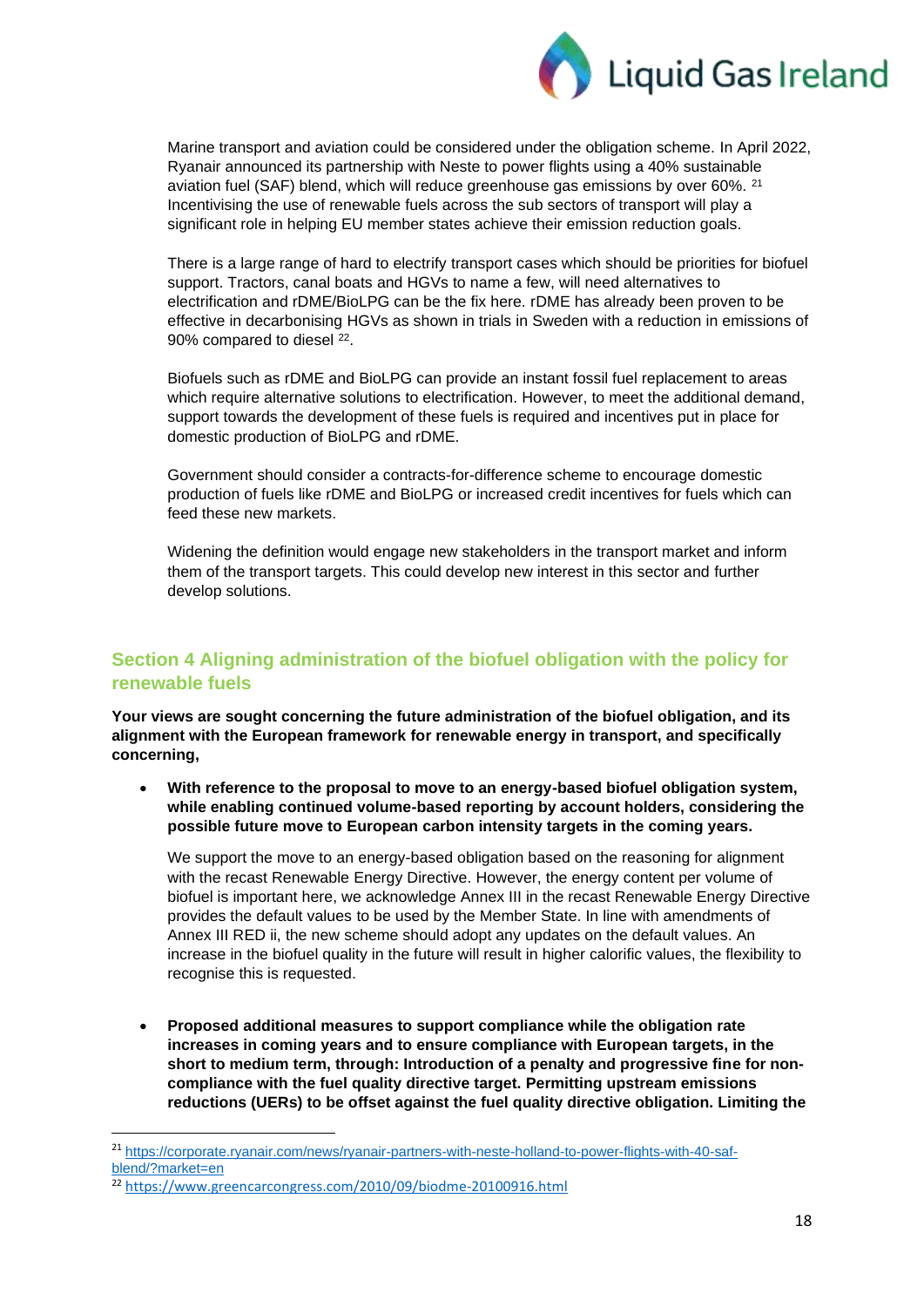

**proportion of certificates that can be carried over into the next obligation period, to 10% or 5% (applicable to standard or proposed advanced biofuel obligation certificates), so as to moderate any distortions in annual compliance with the obligation rate.**

Permitting upstream emissions reductions to qualify for offset against the fuel quality directive obligation should include key rDME feedstocks that would otherwise be emitted or used in more carbon intensive routes. For example, a wide range of feedstocks such as dairy gas (cow manure), black liquor and municipal waste can be used for rDME production with the potential for carbon intensity as low as -278gCO2e/MJ <sup>23</sup>. Furthermore, producing rDME from waste releases 70% fewer GHG emissions than EfW incineration even without advanced carbon capture and storage <sup>24</sup>. Therefore, the significant advantage of carbon savings that come with using rDME as a fuel should be rewarded.

We do not believe that limiting the proportion of certifications that can be carried over to 10% or 5% will support the industry because:

Any additional measures to support compliance of the obligation rate increase should support market competition through providing flexibility. This is because the industry is susceptible to external shocks, such as volatile feedstock prices - U.S soybean oil prices more than doubled  $2020-2021^{25}$ . These shocks mean producers may have to absorb or pass on costs unexpectedly. Carrying over certificates acts as a safety buffer against these shocks, protecting industry and consumers.

The industry is moving towards decarbonisation – the liquid gas industry has announced by 2040 all fuels will be from renewables. To ensure a smooth transition long-term policy certainty is required to allow the low-carbon biofuel market to develop. More stringent compliance could risk disrupting this transition through reduced revenue to invest in low carbon fuels (bioLPG and rDME) and production technology, such as pyrolysis and gasification. Also, if noncompliance costs are set at a value that cannot be met by industry, then there is a risk of passing on the higher costs to consumers.

• **The challenges and opportunities for inclusion of renewable fuel supplied for use in aviation and maritime within the obligation in future years, aligning to European Fit for 55 proposals.**

As outlined above, LGI see merit in broadening the scope of the Biofuel Obligation rate to include renewable fuel supplied for use in other areas of the transport sector, including in aviation and maritime. This would engage new stakeholders in the transport market and inform them of the transport targets, leading to the potential development of new interests and solutions for the sector.

These areas are far harder to electrify than passenger vehicles especially in rural areas where charging infrastructure will need to be installed and the electricity grid reinforced severely. BioLPG and rDME offer a flexible, instant solution for hard-to-treat areas such as maritime and aviation. BioLNG is a viable option in the maritime sector with many ships already converted from HFO to LNG to meet MARPOL (International Maritime Organisation) regulations. Policy should reflect the difficult nature of decarbonising these areas and support domestic biofuel production to meet the large demand these sectors will bring. Government should consider contracts-for-difference schemes for plants producing promising fuels such as BioLPG and rDME reflecting their pivotal role in decarbonising transport. One must only

<sup>23</sup> <https://oberonfuels.com/about-dme/dme-basics/>

<sup>&</sup>lt;sup>24</sup> <https://kew-tech.com/>

<sup>&</sup>lt;sup>25</sup> [https://www.cmegroup.com/education/articles-and-reports/chinas-high-demand-for-soybeans-fuels-asian](https://www.cmegroup.com/education/articles-and-reports/chinas-high-demand-for-soybeans-fuels-asian-hours-futures-trading.html)[hours-futures-trading.html](https://www.cmegroup.com/education/articles-and-reports/chinas-high-demand-for-soybeans-fuels-asian-hours-futures-trading.html)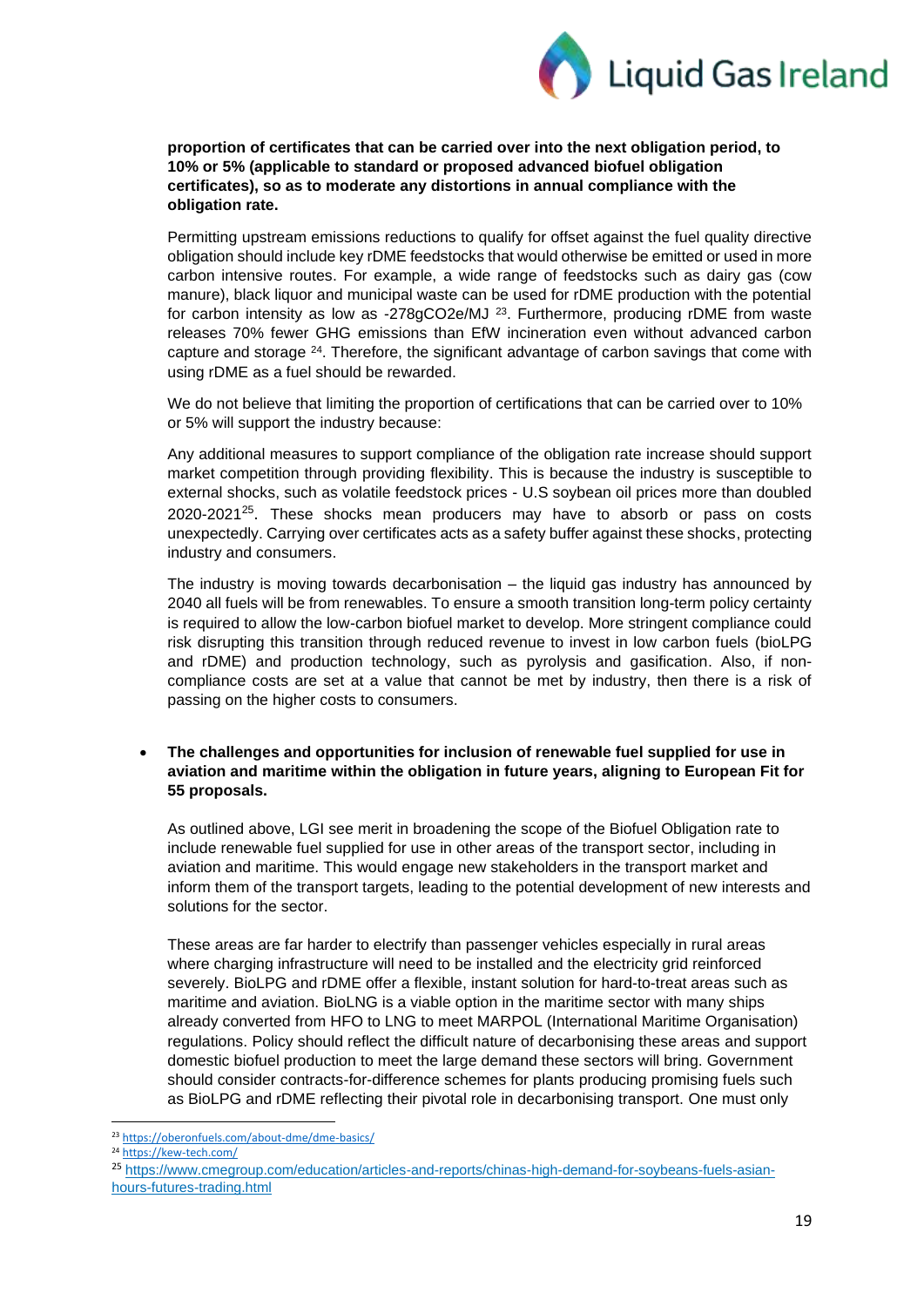

look as far as the UK rollout of offshore wind for the success of contracts-for-difference schemes.

#### • **Whether the Department should seek to carry out further research into different types of recycled carbon fuels, concerning their possible contribution to decarbonising transport, other impacts, or unintended consequences?**

LGI encourages the Department to align with the EU RED Directive in this regard. Divergent Member State implementation of RED II for recycled carbon fuels would create an unnecessary barrier to deployment and delay their market access in the EU. Ireland should be able to rely on all sustainable solutions available to transition to a low carbon economy. The inclusion of recycled carbon fuels in RED II will support this, enabling the deployment of innovative carbon capture and thermal conversion technologies such as gasification and liquefaction to produce fuels from gas streams and solid waste fractions, respectively.

## • **Is there other research the Department should consider around the Renewable Fuels for Transport Policy?**

LGI would like to draw Department of Transport's attention to LGI's Vision 2040, which outlines the role that LPG and BioLPG can play as cleaner, lower carbon fuels in helping Ireland to meet its decarbonisation targets.

#### **Vision 2040**

In September 2020, Liquid Gas Ireland launched its Vision 2040, which sets out how our industry can contribute to Ireland's 'Green New Deal', including the ambitious goal to reach net zero emissions by 2050, and to the Government's Clean Air Strategy.

Liquid Gas Ireland members are committed to working with Ireland's policymakers to develop a long-term supportive policy framework to achieve 'net zero' and address barriers to decarbonisation in the off-grid heat and transport sectors.

Our society demands an energy transition that is fair, affordable, and convenient; Liquid Gas Ireland's member companies have the experience and expertise to help deliver it. We look forward to engaging with Government and energy sector stakeholders in the coming weeks and months.

#### • **Do you have anything further that you would like to add about the Renewable Fuels for Transport policy?**

LGI's member companies, including Calor Gas and Flogas, remain available to provide input to the development of the Department's Renewable Fuels for Transport Policy and Biofuels Obligation scheme. We are also available to outline in more detail the supply pathways that it is developing and investing in to meet the needs of its LPG and BioLPG consumers in the transport sector.

In recognising the opportunities that LPG, BioLPG and rDME will have to offer in decarbonising the Irish transport sector, we respectfully request that the Department considers three policy interventions, as set out below, to incentivise:

1. **Research and Development** – Investment in R&D is imperative to continue progressing the development of advanced feedstock options. This will act to further promote the sustainability of biofuels supply. Our sector has demonstrated significant progress in feedstock development since the introduction of BioLPG to the Irish market in 2018 and would like to see the Government investing in further research to support Ireland's climate ambitions.